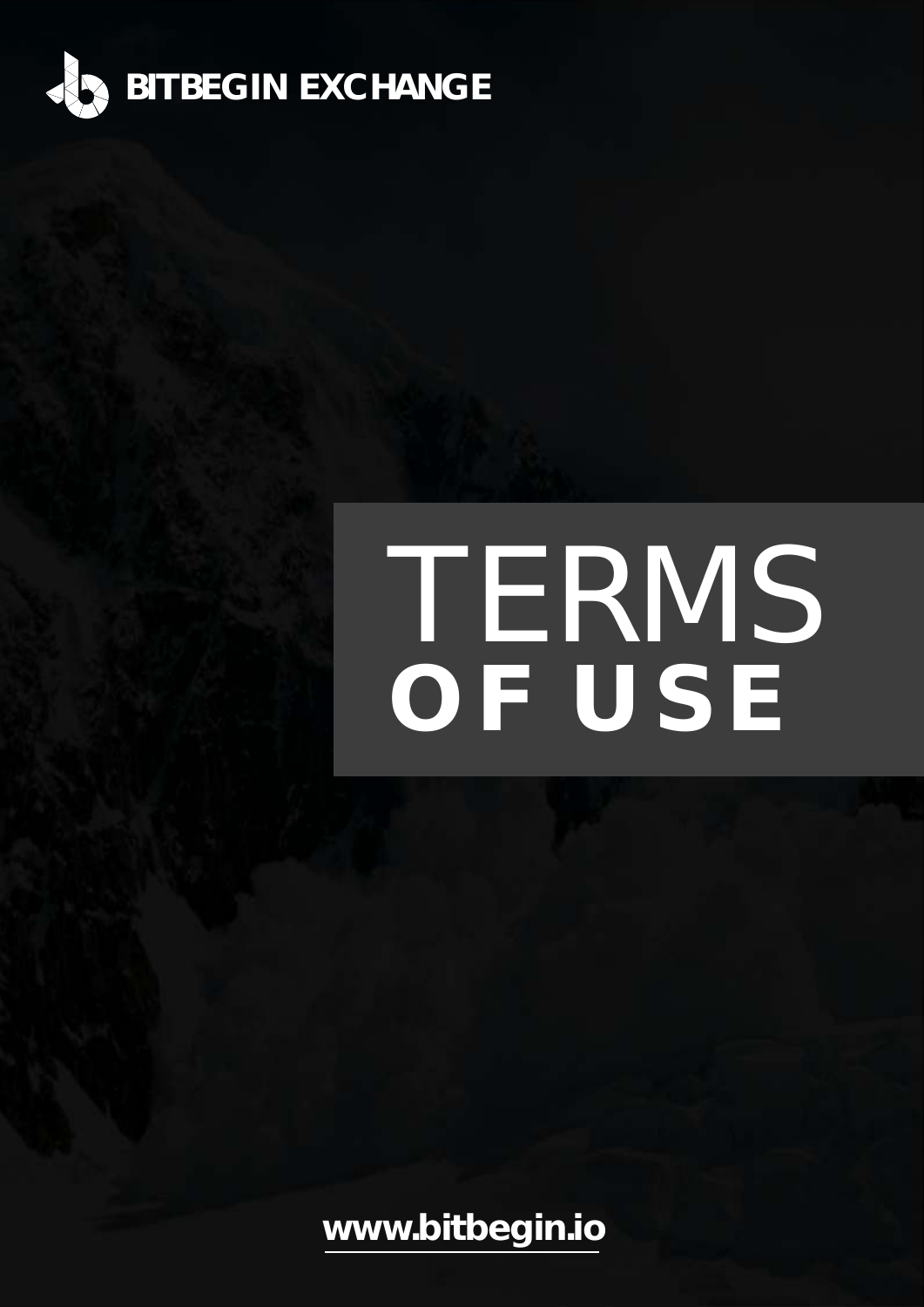This agreement is between you and Bitbegin LTD hereby referred as the service operator and is considered a legally binding contract, please carefully read through this agreement and related notices before using any of our Services. By using any services made available through the Bitbegin website (https://www.bitbegin.io), API (https://api.bitbegin.io) or any of our affiliates, you agree that you have read, understood and accepted all of the terms and conditions contained in this Terms of Use agreement, as well as our Privacy Policy and Consent Form which have incorporated the GDPR regulation. By registering, accessing or using Bitbegin, you have agreed to the terms and conditions as laid out in this User Agreement. Should you disagree to this User Agreement, please apply for the termination of your account (for existing users) or do not access our services through the website. For the convenience of wording in this Agreement, the Company and the Website are referred to as "we" or other applicable forms of first person pronouns in this Agreement. All natural persons or other subjects who log onto this Website shall be users of this Website. For the convenience of wording in this Agreement, the users are referred to as "you" or any other applicable forms of the second-person pronouns. For the convenience of wording in this Agreement, you and us are collectively referred to as "both parties", and individually as "one party". For the convenience of the Users, all content on this Website may be available in multiple languages. In case of any conflict between different language versions of such content or any omission in any language version, the English version of such content shall prevail.

**Important reminder**: We hereby remind you that:

- **1.** The digital assets themselves are not offered by any financial institution, corporation or this Website;
- **2.** The digital asset market is new and unconfirmed, and will not necessarily expand;
- **3.** Digital assets are primarily used by speculators, and are used relatively less on retail and commercial markets; digital asset transactions are highly risky, due to the fact that they are traded throughout the day without limits on the rise or fall in price, and market makers and global government policies may cause major fluctuations in their prices;
- **4.** The Company may suspend or terminate your account or use of the Service, or the processing of any digital asset transaction, at any time if it determines in its sole discretion that you have violated this Agreement or that its provision or your use of the Service in your jurisdiction is unlawful.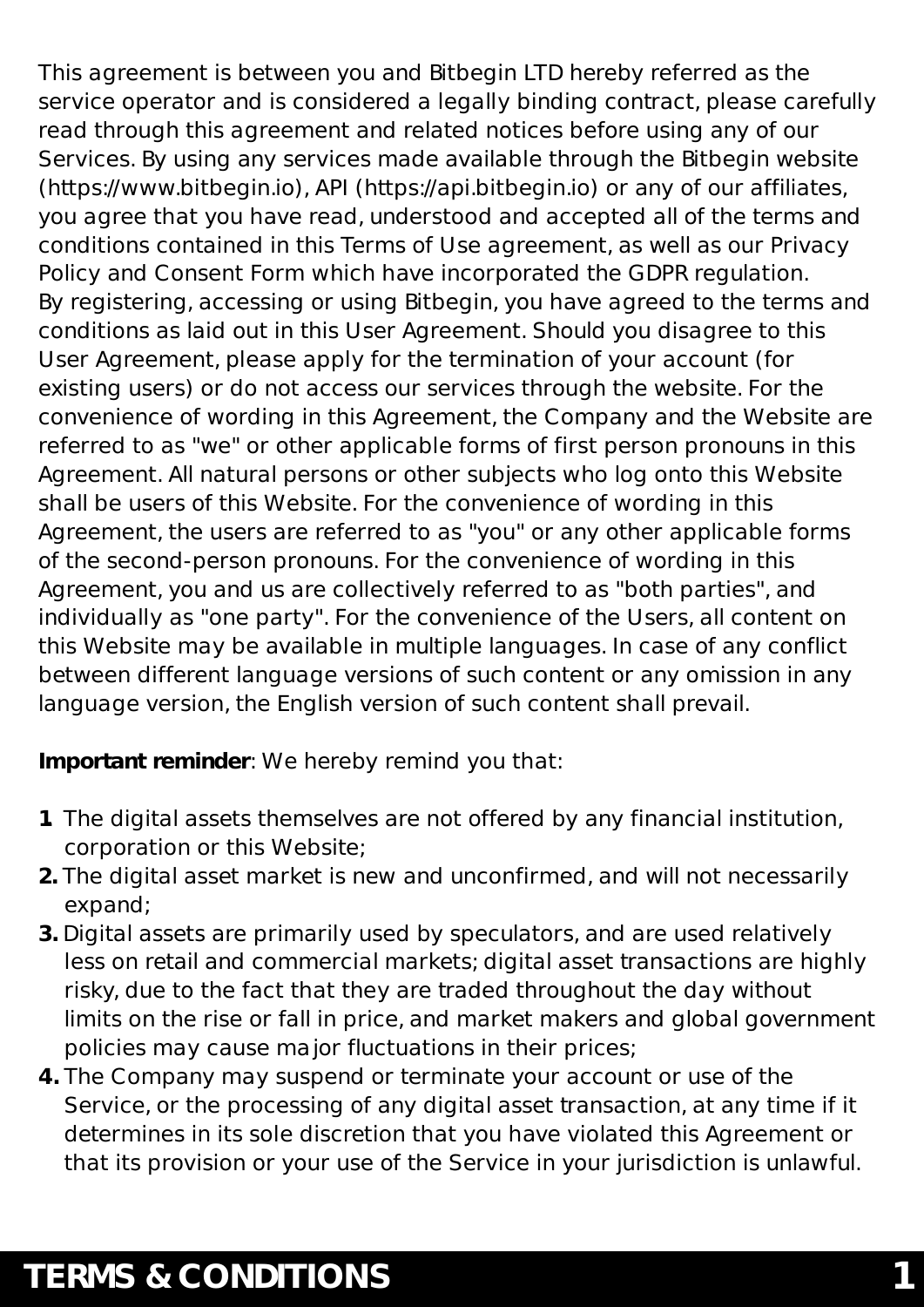Digital assets trading is highly risky and therefore not suitable for the vast majority of people. You acknowledge and understand that investment in digital assets may result in partial or total loss of your investment and therefore you are advised to decide the amount of your investment on the basis of your loss-bearing capacity. You acknowledge and understand that digital assets may generate derivative risks. Therefore, if you have any doubt, you are advised to seek assistance from a financial adviser first.

Furthermore, aside from the above-mentioned risks, there may also be unpredictable risks. Therefore, you are advised to carefully consider and use clear judgment to assess your financial position and the abovementioned risks before making any decisions on buying and selling digital assets; any and all losses arising therefrom will be at your own risk, we shall not be held liable in any manner whatsoever.

**You are hereby informed that:**

- 1. You understand that this Website is only intended to serve as a venue for you to obtain digital asset information, find trading counterparties, hold negotiations on and effect transactions of digital assets. This Website does not participate in any of your transactions, and therefore you shall, at your sole discretion, carefully assess the authenticity, legality and validity of relevant digital assets and/or information, and solely bear the responsibilities and losses that may arise therefrom.
- 2. All opinions, information, discussions, analyses, prices, advice and other information on this Website are general market reviews and do not constitute any investment advice. We do not bear any loss arising directly or indirectly from reliance on the abovementioned information, including but not limited to, any loss of profits.
- 3. The content of this Website may be changed from time to time and at any time without notice, and we have taken reasonable measures to ensure the accuracy of the information on the Website; however, we do not guarantee the degree of such accuracy, or bear any loss arising directly or indirectly from the information on this Website or from any delay or failure caused by failure to link up with the internet, transmit or receive any notice and information.
- 4. Using internet-based trading systems also involves risks, including but not limited to failures in software, hardware or Internet links, etc. In view of the fact that we cannot control the reliability and availability of the Internet, we will not be responsible for any distortion, delay and link failure.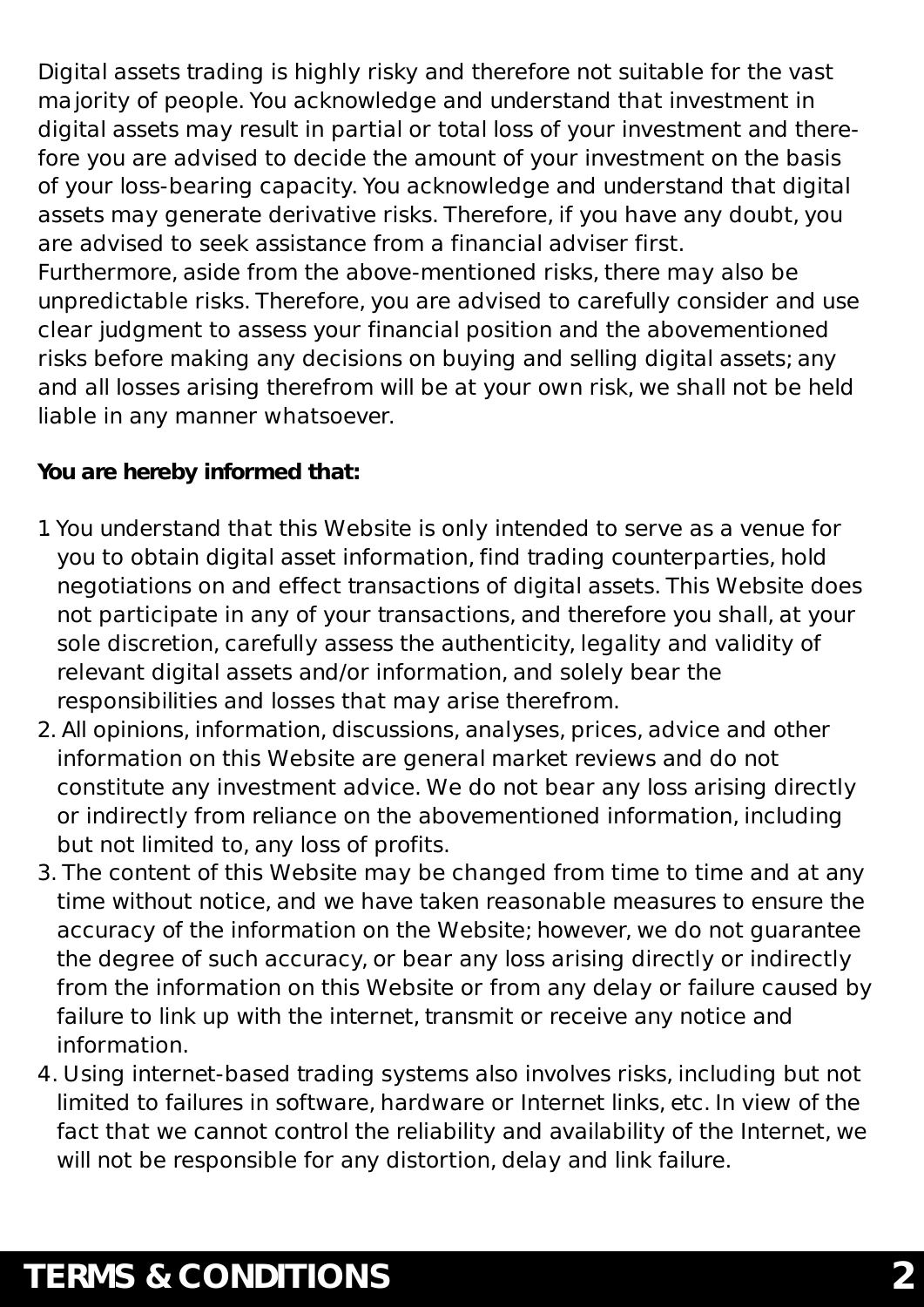- 5. No service on this Website may be paid for by credit card until announced or enabled by us.
- 6. It is prohibited to use this Website to engage in any illegal transaction activities or illegitimate activities, such as money laundering, smuggling and commercial bribery. In the event that any suspected illegal transaction activities or illegitimate activities is uncovered, this Website will adopt all available measures, including but not limited to freezing the offender's account, notifying relevant authorities, etc., and we will not assume any of the responsibilities arising therefrom and reserve the right to hold relevant persons accountable;
- 7. It is prohibited to use this Website for the purpose of malicious manipulation of the market, improper transactions or any other illicit trading activities. Where any of such illicit trading activities is uncovered, this Website will adopt such preventive and protective measures as warning, restricting trading and closing accounts against any and all such malicious manipulation of prices, maliciously influencing the trading system and any other illicit behaviors; we do not assume any of the responsibilities arising therefrom and reserve the right to hold relevant persons accountable.

**General Provisions.**

- 1.1 The User Agreement (hereinafter referred to as "this Agreement" or "these terms and conditions") consists of the main body, Terms of Privacy, Understanding Your client and Anti-money-laundering Policy, as well as any rules, statements, instructions, etc. that this Website has published or may publish in the future.
- 1.2 Before using the services offered by this Website, you shall read this Agreement carefully, and consult a professional lawyer if you have any doubt or as may be otherwise necessary. If you do not agree to the terms and conditions of this Agreement and/or any change made thereto from time to time and at any time, please immediately stop using the service provided by this Website or stop logging onto this Website. Upon your logging into this Website or using any service offered by this Website or engaging in any other similar activity, it shall be deemed as having understood and fully agreeing to all terms and conditions of this Agreement, including any and all changes, modifications or alterations that this Website may make to this Agreement from time to time and at any time.
- 1.3 After filling in the relevant information in accordance with the requirements of this Website, and going through other relevant procedures, you will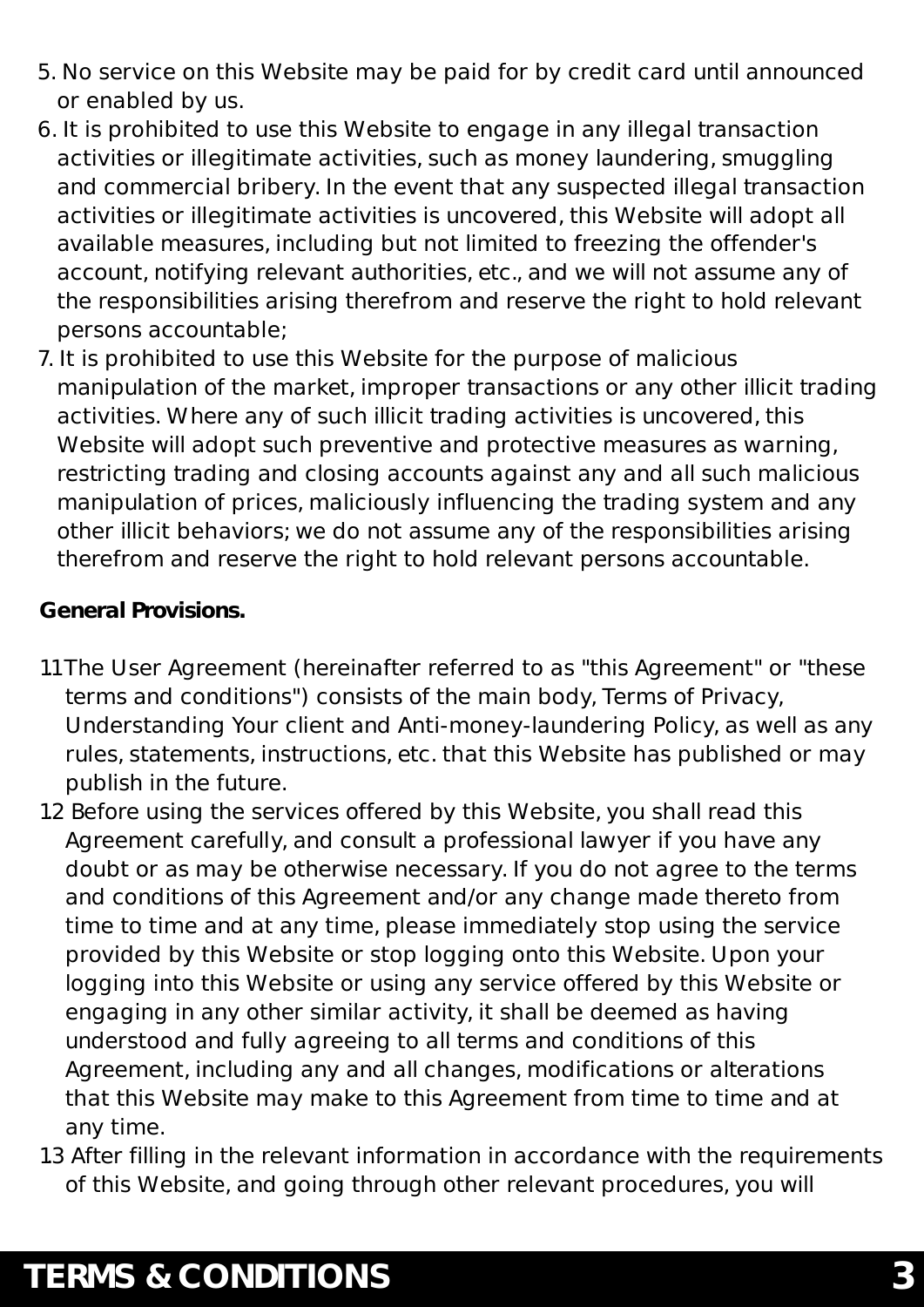successfully register yourself as a member of this Website (hereinafter referred to as "Member"); in the process of registration, if you click on the "I Agree", it shall be deemed that you have reached an agreement with the Company by way of electronic signature; or when you use this Website, you click on the "I Agree" button or a similar button, or if you use the services offered by this Website in any of the ways allowed by this Website, it shall be deemed that you fully understand, agree to and accept all the terms and conditions under this Agreement, and in this case, the absence of your handwritten signature will not affect the legal binding force that this Agreement may have on you.

- 1.4 After you become a member of this Website, you will receive a member account and corresponding password, which shall be properly kept by you as a member of this Website; Members shall be liable for all activities and events carried out through their accounts.
- 1.5 You cannot engage in trading on the digital asset trading platform provided by this Website and gain access to the services that are exclusively available to members in accordance with the rules and regulations of this Website, unless and until you become a member of this Website; if you are not a member of this Website, you can only log in to and browse the Website and have access to other services as are permitted by the rules and regulations of this Website.
- 1.6 Upon registering yourself as a member of this Website and using any of the services and functions offered by this Website, it shall be deemed that you have read, understood this Agreement, and:
- 1.6.1 Accepted to be bound by all terms and conditions of this Agreement;
- 1.6.2 You confirm that you have attained the age of 16, or another statutory age for entering into contracts as is required by a different applicable law, and your registration with this Website, purchase or sale via this Website, release information on this Website and other behaviours indicating your acceptance of the Services offered by this Website shall comply with the relevant laws and regulations of the sovereign state or region that has jurisdiction over you, and you confirm that you have sufficient capacity to accept these terms and conditions, enter into transactions and to use this Website for digital asset transactions.
- 1.6.3 You undertake that all your digital assets involved in transactions here under are legally acquired and owned by you.
- 1.6.4 You agree to undertake any and all liabilities for your own transaction and non-transaction activities as well as any and all profits and losses herefrom.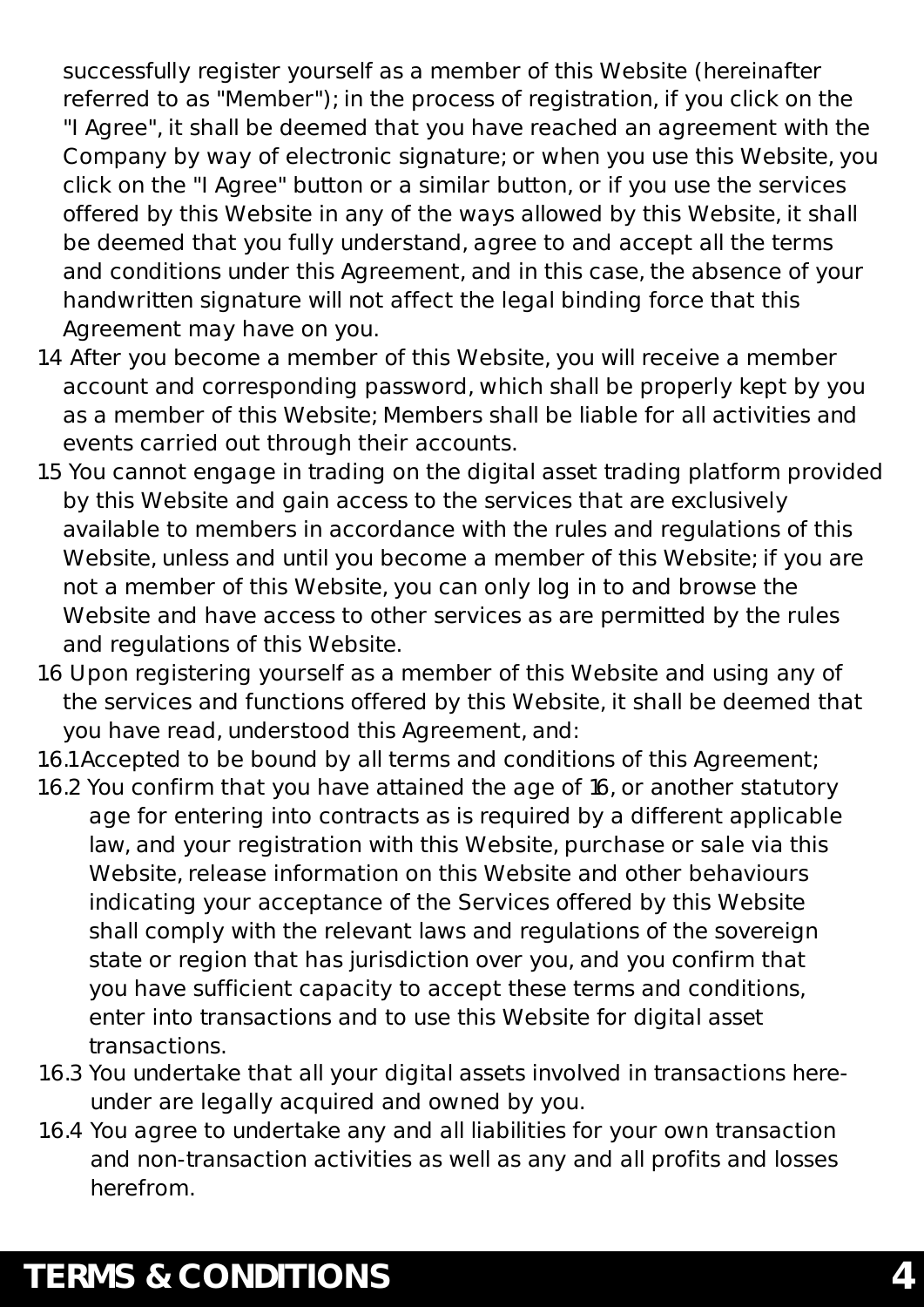- 1.6.5 You confirm that the information provided at the time of registration is true and accurate.
- 1.6.6 You agree to comply with any and all relevant laws, including the reporting of any transaction profits for tax purposes.
- 1.6.7 You agree to always refrain from engaging in or participating in any act or activity that damages the interests of this Website or the Company, whether or not in connection with the Services provided by this Website.
- 1.6.8 This Agreement is only binding on the rights and obligations between you and us, and does not involve legal relations and legal disputes arising from and relating to the transaction of digital assets between the users of this Website, and between other websites and you.

**2. Amendment of this Agreement.** 

We reserve the right to amend this Agreement from time to time, and disclose such amendment by way of announcement on the Website without sending a separate notice to you on your rights. The date when the amendment is made will be indicated on the first page of the amended agreement. The amended agreement will take effect immediately upon announcement on the Website. You shall browse this Website from time to time and follow information on the time and content of amendments, if any, made to this Agreement. If you do not agree with the amendments, you shall stop using the services offered by this Website immediately; if you continue to use the services offered by this Website, it shall be deemed that you accept and agree to be bound by the amended agreement.

#### **3. Registration**

3.1 Eligibility for Registration. You confirm and promise that; you shall be a natural person, legal person or other organization with the ability to sign this Agreement and the ability to use the services of this Website, as is provided by applicable laws, when you complete the registration process or when you use the services offered by this Website in any other manner as is otherwise permitted by this Website. Upon clicking on the button indicating that you agree to register, it shall be deemed that you yourself or your authorized agent agrees to the content of this Agreement and your authorized agent will register with this Website and use the services offered by this Website on your behalf. If you are not a natural person, legal person or organization with the abovementioned ability, you and your authorized agent shall bear all the consequences of that, and the company reserves the right to cancel or permanently freeze your account and to hold you and your authorized agent accountable.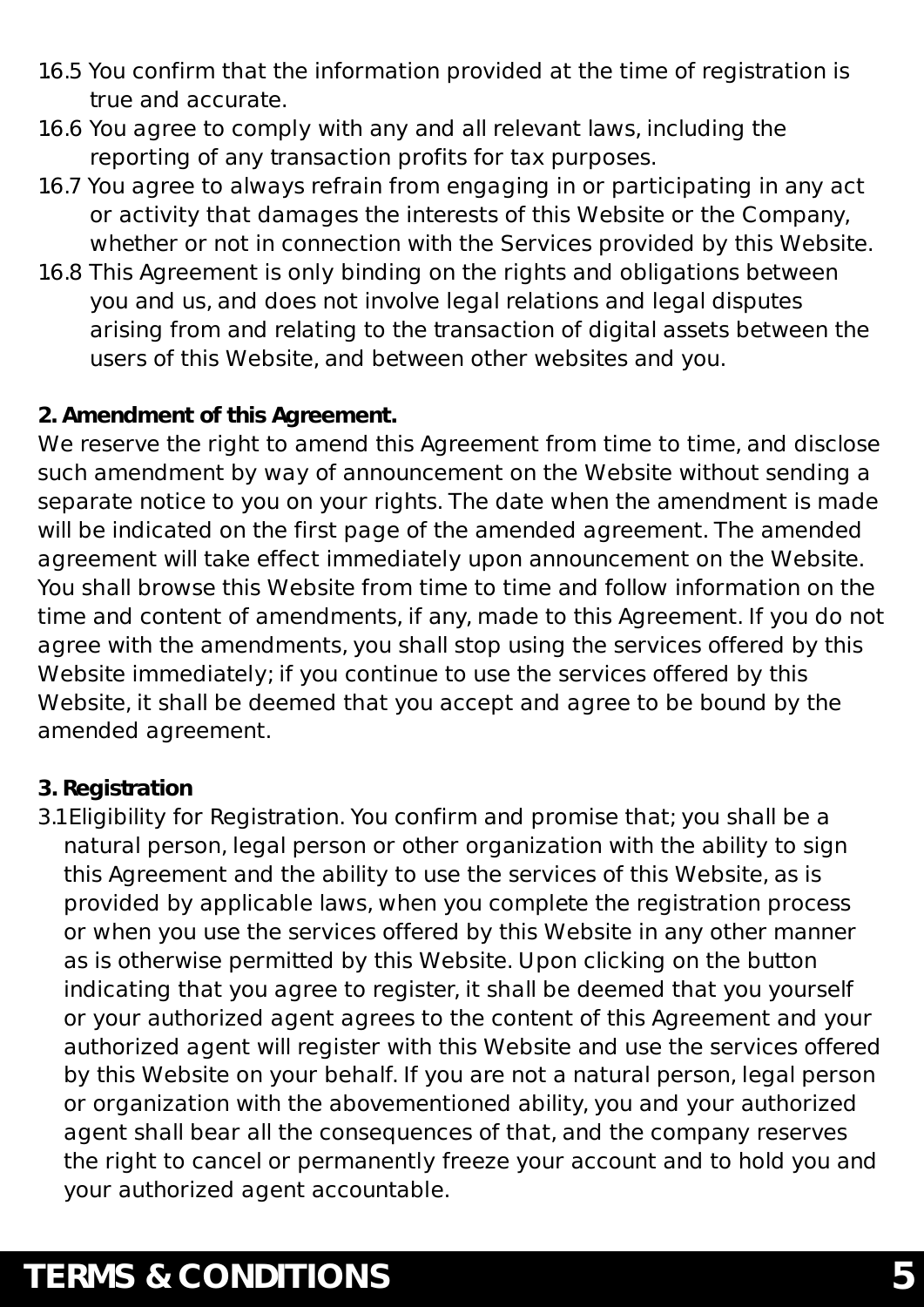- 3.2 Purpose of Registration. You confirm and promise that you do not register with this Website for the purpose of violating any of the applicable laws or regulations or undermining the order of digital asset transactions on this Website.
- 3.3 **Registration Process**
- 3.3.1 You agree to provide a valid email address, a mobile phone number and other information in accordance with the requirements on the user registration page of this Website. You can use the email address, mobile phone number or any other manner permitted by this Website to log in to this Website. Where it is necessary and in accordance with the requirements of applicable laws and regulations of relevant jurisdictions, you shall provide your real name, identity card and other information required by applicable laws, regulations, the Terms of Privacy, and anti-money-laundering terms, and constantly update your registration data so that they will be timely, detailed and accurate as is required. All of the original typed data will be referenced as registration information. You shall be responsible for the authenticity, integrity and accuracy of such information and bear any direct or indirect loss and adverse consequences arising out of it.
- 3.3.2 If any of the applicable laws, regulations, rules, orders and other regulatory documents of the sovereign country or region in which you are based requires that mobile phone accounts must be based on real names, you hereby confirm that the mobile phone number you provide for registration purposes has gone through the real-name registration procedure. If you cannot provide such a mobile phone number as is required, any direct or indirect losses and adverse consequences arising therefrom and affecting you shall be borne by you.
- 3.3.3 After you provide the required registration information in a legal, complete and valid manner and such information passes relevant verification, you shall have the right to obtain an account and a password of this Website. Upon obtaining such account and password, your registration shall be deemed as successful and you can log into this Website as a member thereof.
- 3.3.4 You agree to receive emails and/or short messages sent by this Website related to the management and operation thereof.

#### **Services**

This Website only provides online transaction platform services for you to engage in digital asset trading activities through this Website (including but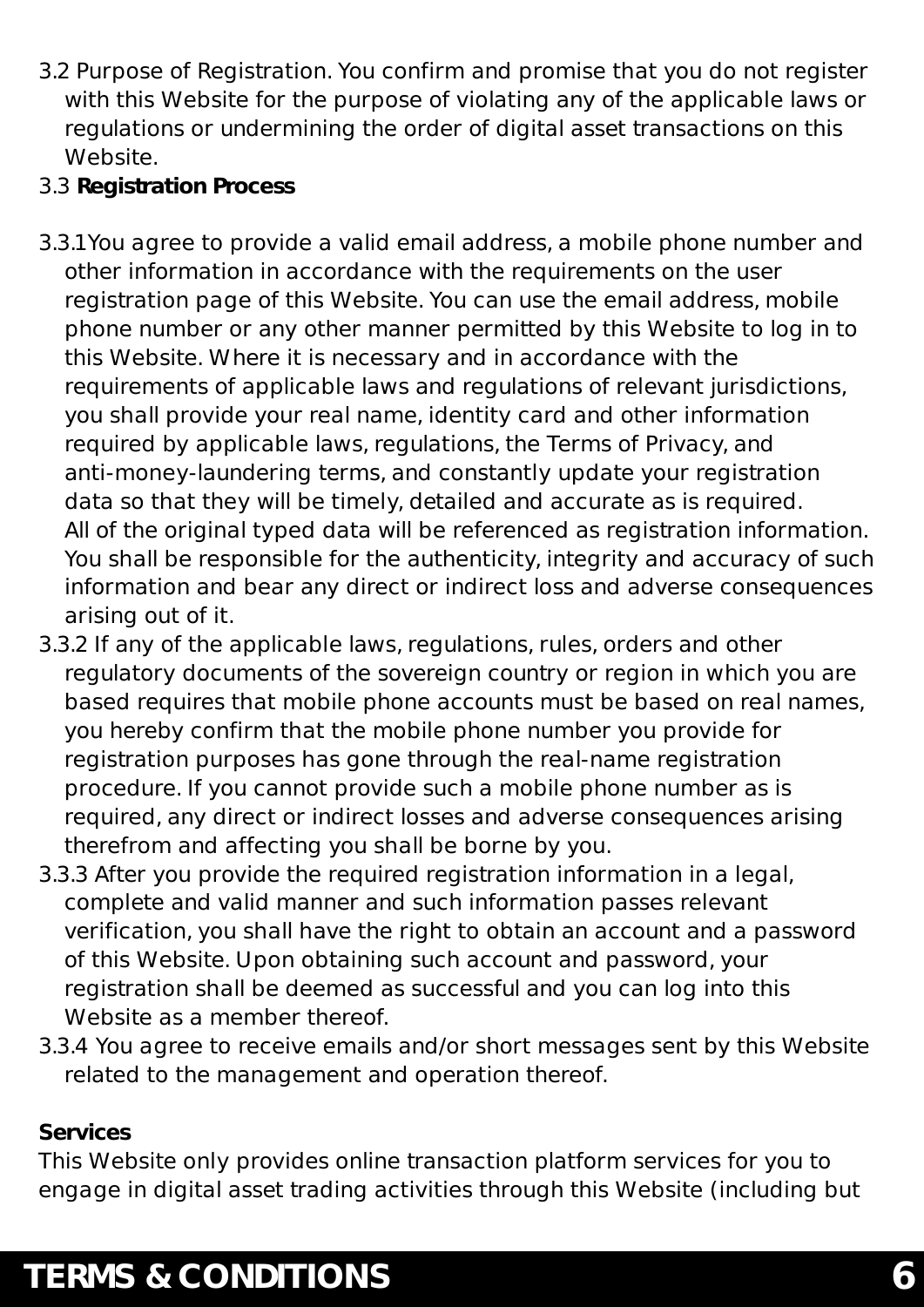not limited to the digital asset transactions etc.). This Website does not participate in the transaction of digital assets as a buyer or seller; This Website does not provide any services relating to the replenishment and withdrawal of the legal currency of any country.

#### **4.1 Content of Services**

- 4.1.1 You have the right to browse the real-time quotes and transaction information of digital asset products on this Website, to submit digital asset transaction instructions and to complete the digital asset transaction through this Website.
- 4.1.2 You have the right to view information under the member accounts on this Website and to apply the functions provided by this Website.
- 4.1.3 You have the right to participate in the website activities organized by this Website in accordance with the rules of activities posted on this Website.
- 4.1.4 Other services that this Website promises to offer to you.

#### **4.2 Service Rules**

You undertakes to comply with the following service rules of this Website;

- 4.2.1 You shall comply with the provisions of applicable laws, regulations, rules and policy requirements, and ensure the legality of the source of all digital assets in your account, and shall refrain from engaging in any illegal activities or other activities that damages the rights and interests of this Website or any third party, such as sending or receiving information that is illegal, illicit or infringes on the rights and interests of any other person, sending or receiving pyramid scheme information or information or remarks causing other harms, unauthorized use or falsification of the email header information of this Website, inter alia.
- 4.2.2 You shall comply with applicable laws and regulations and properly use and keep your account in this Website and login password, password of your financial transactions, and the mobile phone number bound with your account that you provide upon registration of your account, as well as the security of the verification codes received via your mobile phone or email. You shall be solely responsible for any and all your operations carried out using your account with this Website and login password, financial transaction password, verification codes sent to your mobile phone, as well as all consequences of such operations. When you find that your account with this Website, your login password, financial transaction password, or mobile phone verification codes is used by any unauthorized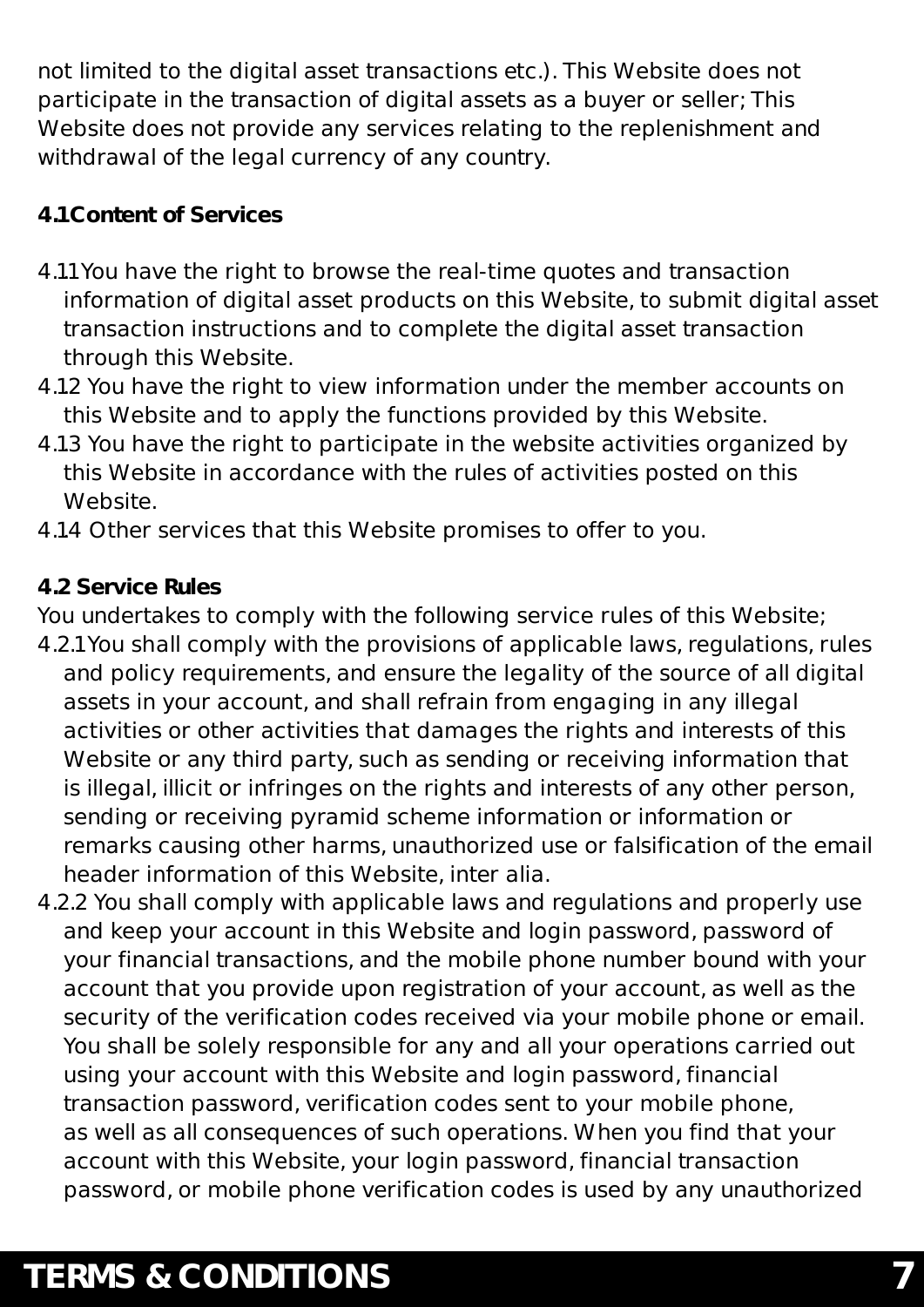third party, uncover any other problem relating to the security of your account, you shall inform this Website in a prompt and effective manner, and request this Website to temporarily suspend the services to your account with this Website. This Website shall have the right to take action on your request within a reasonable time; nonetheless, this Website does not bear any liability for the consequences that have arisen before such action is taken, including but not limited to any loss that you may sustain. You may not assign your account with this Website to any other person by way of donation, lending, leasing, transfer or otherwise without the consent of this Website

- 4.2.3 You agree to take responsibility for all activities (including but not limited to information disclosure, information release, online click-approving or submission of various agreements on rules, online renewal of agreements or purchase service) using your account and password with this Website.
- 4.2.4 In your digital asset transactions on this Website, you may not maliciously interfere with the normal proceeding of the digital asset transaction or disrupt the transaction order; you may not use any technical means or other means to interfere with the normal operation of this Website or interfere with the other users' use of the services; you may not maliciously defame the business goodwill of this Website on the ground of falsified fact.
- 4.2.5 If any dispute arises between you and any other user in connection with online transaction, you may not resort to any means other than judicial or governmental means to request this Website to provide relevant information.
- 4.2.6 All taxes payable as well as all fees relating to hardware, software and services that are incurred by you in the course of using the services provided by this Website shall be solely borne by you.
- 4.2.7 You shall abide by this Agreement and other terms of service and operating rules that this Website may release from time to time, and you have the right to terminate your use of the services provided by this Website at any time.

.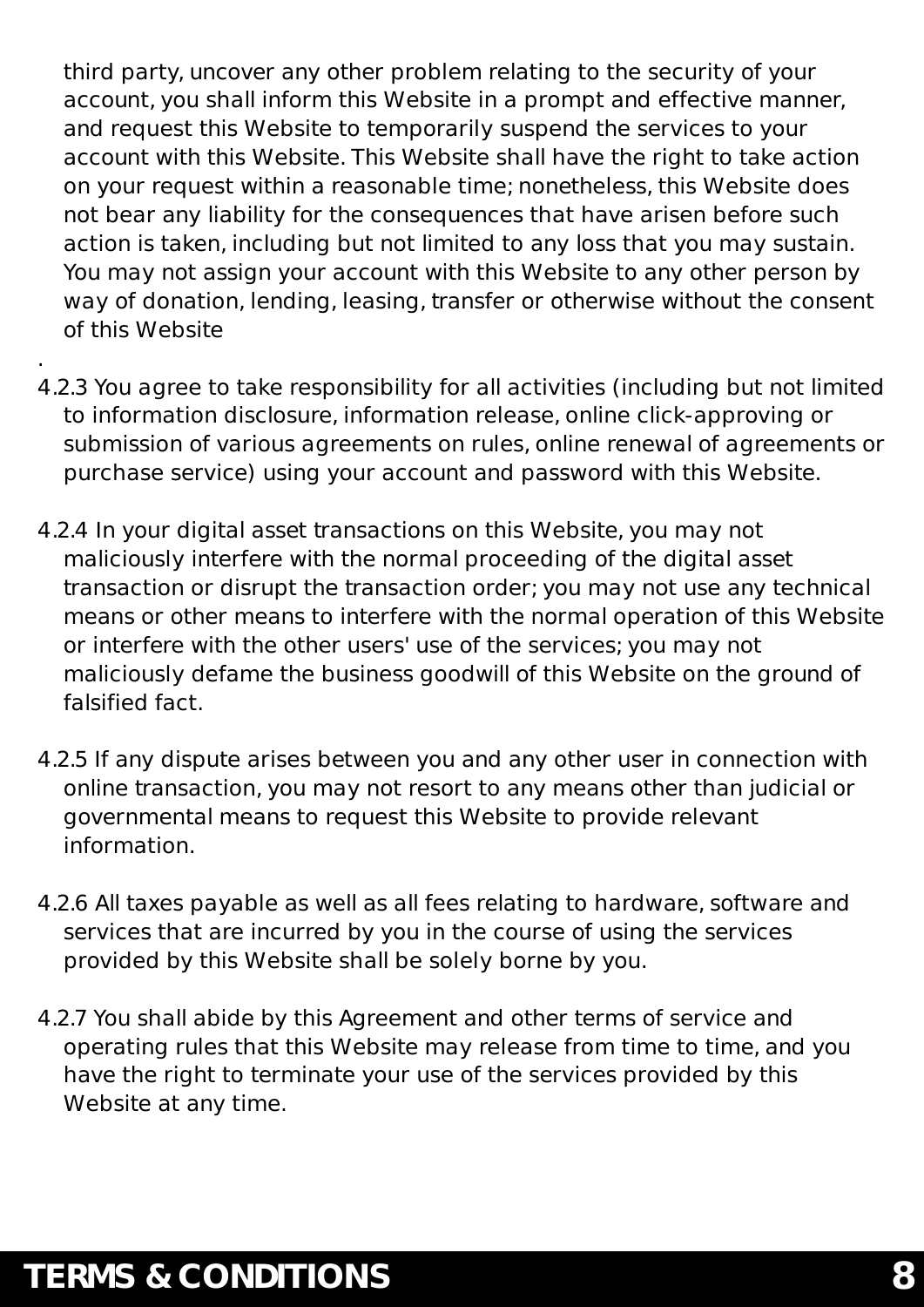#### **4.3 Product Rules**

- 4.3.1 Rules for trading products: You undertake that in the process in which you log into this Website and engage in transactions with other users through this Website, you will properly comply with the following transaction rules.
- 4.3.2 Browsing transaction information: When you browse the transaction information on this Website, you should carefully read all the content in the transaction information, including but not limited to the price, consignment, handling fee, buying or selling direction, and you shall accept all the contents contained in the transaction information before you may click on the button to proceed with the transaction.
- 4.3.3 Submission of Commission. After browsing and verifying the transaction information, you may submit your transaction commissions. After you submit the transaction commission, it shall be deemed that you authorize this Website to broker you for the corresponding transactions, and this Website will automatically complete the matchmaking operation when there is a transaction proposal that meets your price quotation, without prior notice to you.
- 4.3.4 Accessing transaction details . You can check the corresponding transaction records in the transaction statements by the Management Centre and confirm your own detailed transaction records.
- 4.3.5 Revoking/modifying transaction commission. You have the right to revoke or modify your transaction commission at any time before the transaction is concluded.

**Rights and Obligations of this Website**

5.1 If you do not have the registration qualifications agreed on in this Agreement, this Website shall have the right to refuse to allow you to register; if you have already registered, this Website shall have the right to revoke your member account, and this Website reserves the right to hold you or your authorized agent accountable. Furthermore, this Website reserves the right to decide whether to accept your application for registration under any other circumstances.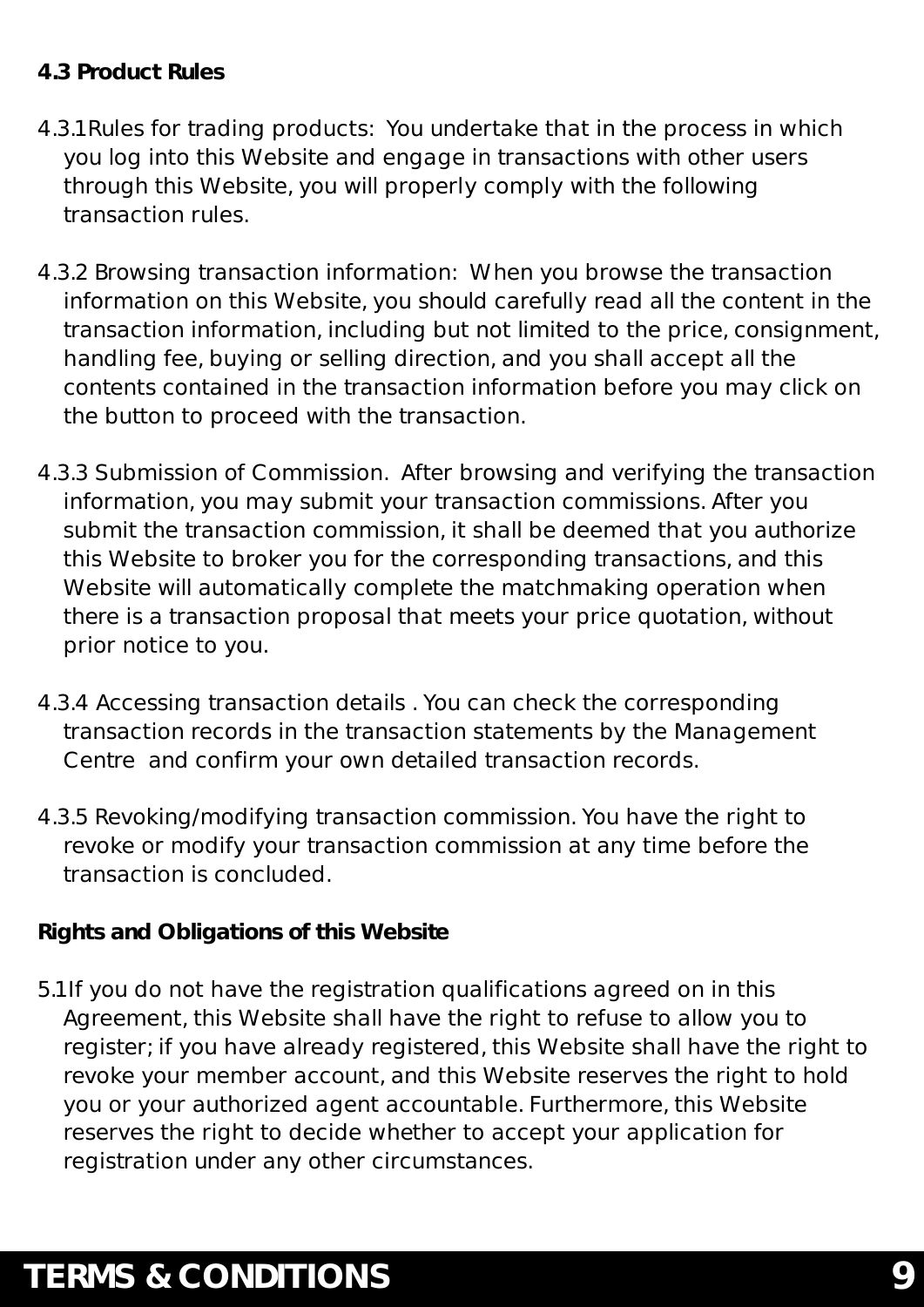- 5.2 When this Website finds at its sole discretion that you or your associated account user is not suitable for high-risk investment, this Website shall have the right to suspend or terminate the use of your account and all associated accounts thereof.
- 5.3 When this Website finds out that the user of an Account is not the initial registrant of that Account, it shall have the right to suspend or terminate the user's access to that Account.
- 5.4 Where by means of technical testing or manual sampling, among others, this Website reasonably suspects that the information you provide is wrong, untrue, invalid or incomplete, this Website shall have the right to notify you to correct or update the information, or suspend or terminate its supply of the services to you.
- 5.5 This Website shall have the right to correct any information displayed on this Website when it uncovers any obvious error in such information.
- 5.6 This Website reserves the right to modify, suspend or terminate the Services offered by this Website, at any time, and the right to modify or suspend the Service without prior notice to you; if this Website terminates one or more of the Services offered by this Website, such termination by this Website will take effect on the date of announcement of such termination on the Website.
- 5.7 This Website shall take necessary technical means and management measures to ensure the normal operation of this Website, and shall provide a necessary and reliable trading environment and transaction services, and shall maintain the order of digital assets trading.
- 5.8 If you fail to log into this Website using your member account number and password for an uninterrupted period of one year, this Website shall have the right to revoke your account. After your account is revoked, this Website shall have the right to offer the member name represented by such account to other applicants for membership.
- 5.9 This Website shall ensure the security of your digital assets by strengthening technical input and enhancing security precautions, and is under the obligation to notify you in advance of the foreseeable security risks in your account.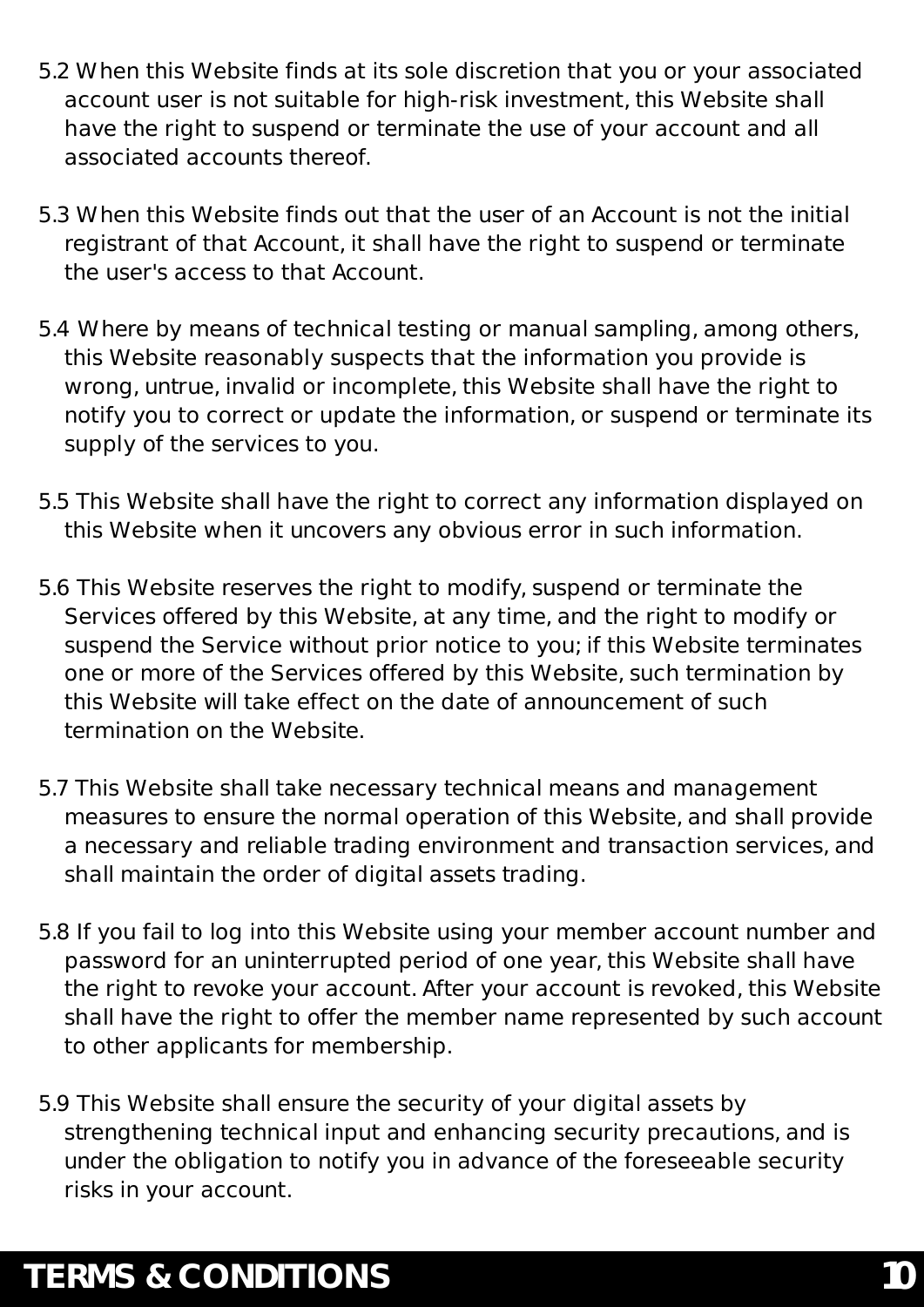- 5.10 This Website shall have the right to delete all kinds of content and information which does not conform to laws and regulations or the rules of this Website at any time and exercise of this right by this Website is not subject to a prior notice to you.
- 5.11 This Website shall have the right to, in accordance with the applicable laws, administrative regulations, rules, orders and other regulatory documents of the sovereign country or region where you are based, request to you for more information or data, and to take reasonable measures to meet the requirements of the local standards, and you have the obligation to provide proper assistance to such measures; this Website shall have the right to suspend or permanently terminate your access to this Website as well as part or all of the services offered by this Website.

#### **Indemnity**

- 6.1 Under any circumstance, our liability for your direct damage will not exceed the total cost incurred by your three (3) months' use of services offered by this Website.
- 6.2 Should you breach this Agreement or any applicable law or administrative regulation; you shall pay to us at least US\$1M (One million) in compensation and bear all the expenses in connection with such breach (including attorney's fees, among others). If such compensation cannot cover the actual loss, you shall make up for the difference.
- 7. The Right to Injunctive Relief. Both you and we acknowledge that common law remedies for breach of agreement or possible breach of contract may be insufficient to cover all the losses that we sustain; therefore, in the event of a breach of contract or a possible breach of contract, the non-breaching party shall have the right to seek injunctive relief as well as all other remedies that are permitted under common law or equity.

**Limitation and Exemption of Liability**

8.1 You understand and agree that under no circumstance will we be held liable for any of the following events:

8.1.1 Loss of income;

- 8.1.2 Loss of transaction profits or contractual losses;
- 8.1.3 Disruption of the business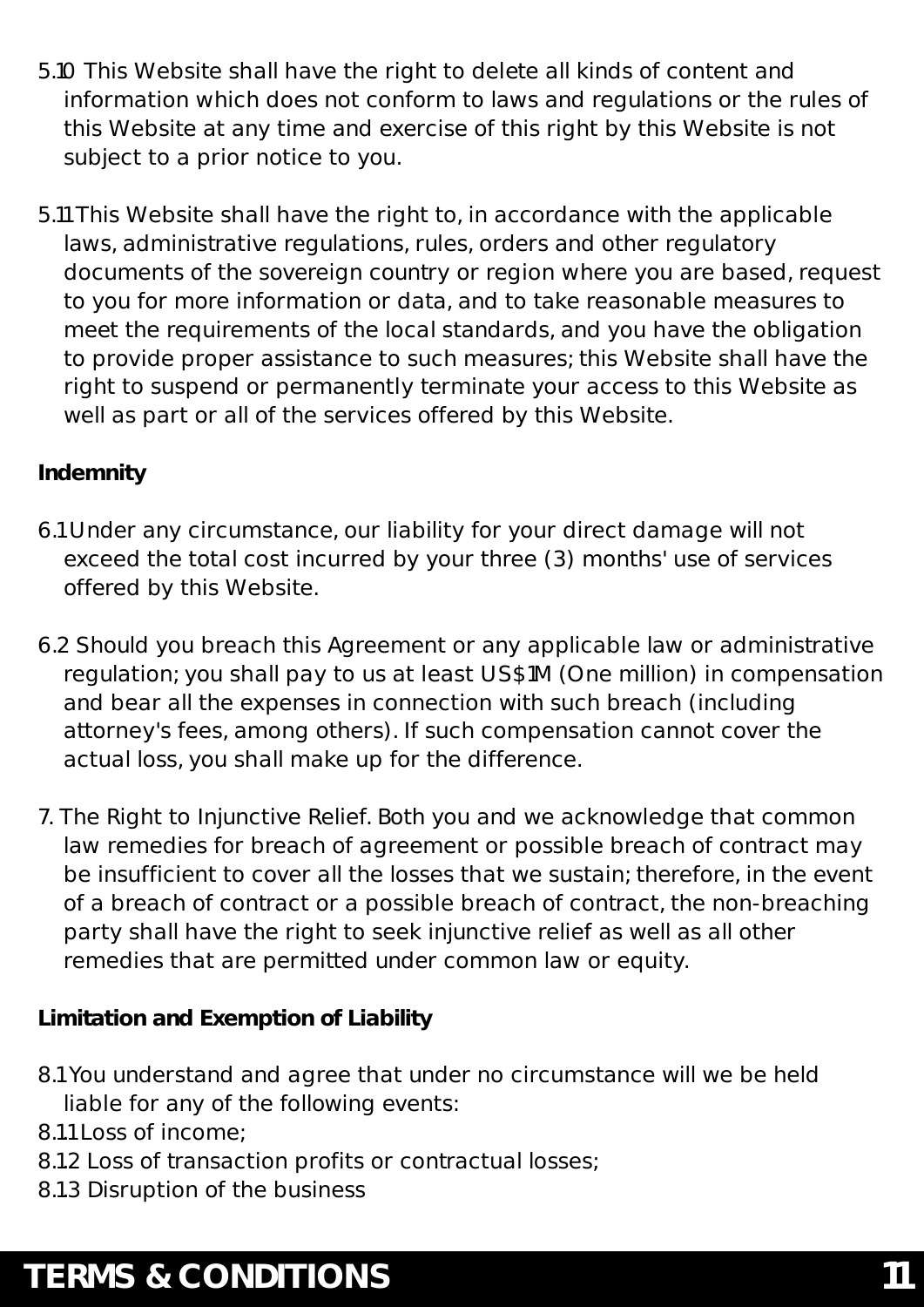- 8.1.4 Loss of expected currency losses
- 8.1.5 Loss of information
- 8.1.6 Loss of opportunity, damage to goodwill or reputation
- 8.1.7 Damage or loss of data;
- 8.1.8 cost of purchasing alternative products or services;
- 8.1.9 any indirect, special or incidental loss or damage arising from any infringement (including negligence), breach of contract or any other cause, regardless of whether or not such loss or damage may reasonably be foreseen by us, and regardless of whether or not we are notified in advance of the possibility of such loss or damage.

**Items 8.1.1 to 8.1.9 are independent of each other.**

- 8.2 You understand and agree that we shall not be held liable for any damages caused by any of the following events:
- 8.2.1 Where we are properly justified in believing that your specific transactions may involve any serious violation or breach of law or agreement;
- 8.2.2 Where we are reasonably justified in believing that your conduct on this Website is suspected of being illegal or immoral;
- 8.2.3 The expenses and losses arising from the purchase or acquisition of any data, information or transaction, etc. through the services offered by this Website;
- 8.2.4 Your misunderstanding of the Services offered by this Website;
- 8.2.5 Any other losses related to the services provided by this Website, which cannot be attributed to us.
- 8.3 Where we fail to provide the Services or delay in providing such Services due to information network equipment maintenance, information network connectivity failures, errors in computer, communications or other systems, power failures, weather conditions, unexpected accidents, industrial actions, labour disputes, revolts, uprisings, riots, lack of productivity or production materials, fires, floods, storms, explosions, wars, failure on the part of banks or other partners, collapse of the digital asset market, actions by government, judicial or administrative authorities, other acts that are not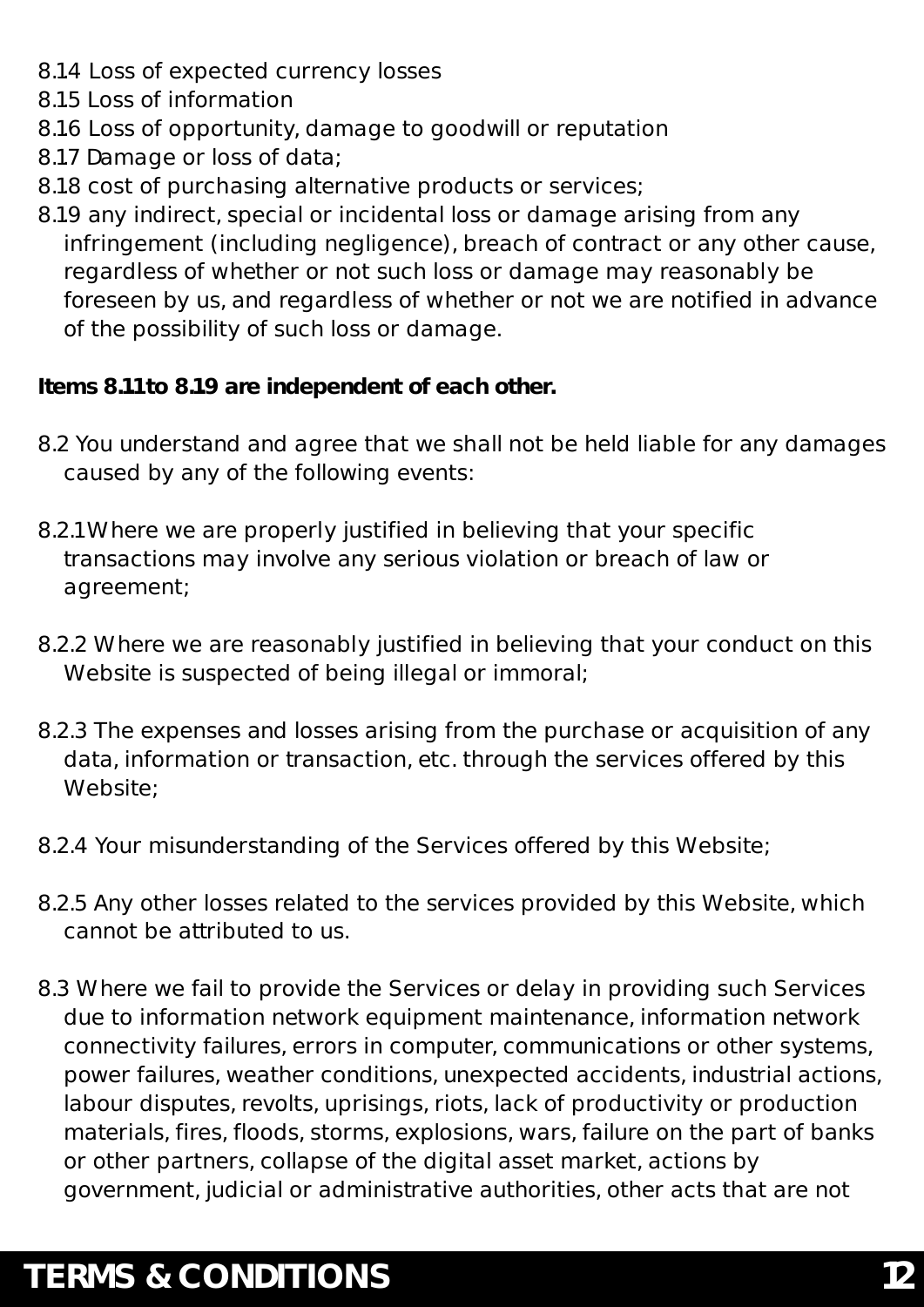within our control or beyond our inability to control, or due to causes on the part of third parties, we shall not assume any responsibility for such failure to provide service or delay in providing services, or for the resultant loss you may sustain as a result of such failure or delay.

- 8.4 We cannot guarantee that all the information, programs, texts, etc. contained in this Website are completely safe, free from the interference and destruction by any malicious programs such as viruses, Trojans, etc., therefore, your log-into this Website or use of any services offered by this Website, download of any program, information and data from this Website and your use thereof are your personal decisions and therefore you shall bear the any and all risks and losses that may possibly arise.
- 8.5 We do not make any warranties and commitments in connection with any of the information, products and business of any third party websites linked to this Website, as well as any other forms of content that do not belong to us; your use any of the services, information, and products provided by a third party website is your personal decision and therefore you shall assume any and all the responsibilities arising therefrom.
- 8.6 We do not make any explicit or implicit warranties regarding your use of the Services offered by this Website, including but not limited to the applicability, freedom from error or omission, consistency, accuracy, reliability, and applicability to a specific purpose, of the services provided by this Website. Furthermore, we do not make any commitment or guarantee in connection with the validity, accuracy, correctness, reliability, quality, stability, integrity and timeliness of the technology and information covered by the services offered by this Website. Whether to log in this Website or use the services provided by this Website is your personal decision and therefore you shall bear all the risks and possible losses arising from such decision. We do not make any explicit or implicit warranties in connection with the market, value and price of digital assets; you understand and acknowledge that the digital asset market is unstable, that the price and value of assets may fluctuate or collapse at any time, and that the transaction of digital assets is based on your personal free will and decision and therefore you shall assume any and all risks and losses that may possible arise therefrom.
- 8.7 The guarantees and undertakings specified in this Agreement shall be the only guarantee and statements that we make in connection with the Services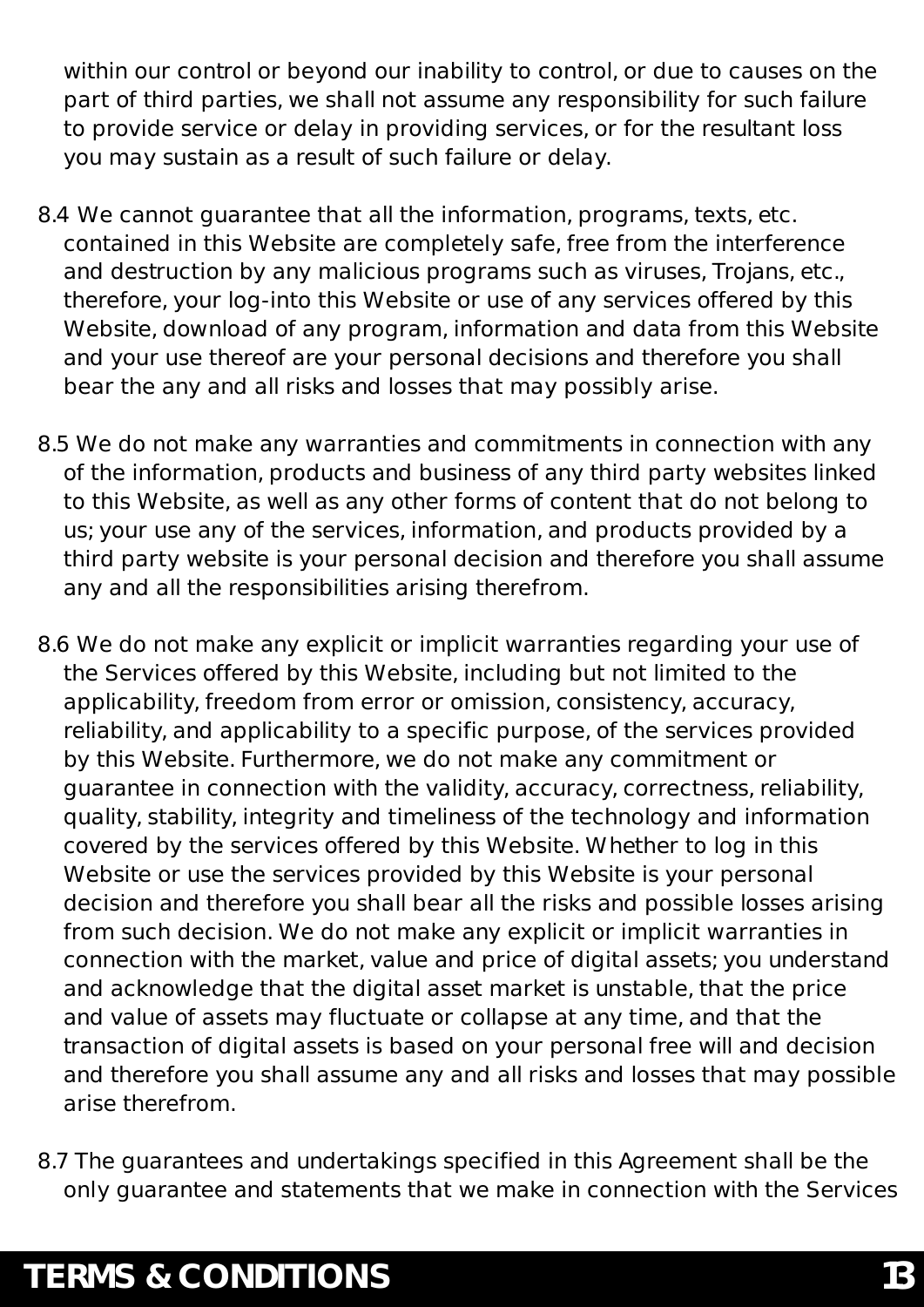provided by us under this Agreement and through this Website, and shall supersede any and all the warranties and commitments arising in any other way and manner, whether in writing or in words, express or implied. All these guarantees and statements represent only our own commitments and undertakings and do not guarantee any third party's compliance with the guarantees and commitments contained in this Agreement.

- 8.8 We do not waive any of the rights not mentioned in this Agreement and to the maximum extent permitted by the applicable law, to limit, exempt or offset our liability for damages.
- 8.9 Upon your registration of your account with this Website, it shall be deemed that you approve any and all operations performed by us in accordance with the rules set forth in this Agreement, and any and all risks arising from such operations shall be assumed by you.

**Termination of Agreement**

- 9.1 This Website shall have the right to cancel your account with this Website in accordance with this Agreement, and this Agreement shall be terminated on the date of the cancellation of your account.
- 9.2 This Website shall have the right to terminate all Service offered by this Website to you in accordance with this Agreement, and this Agreement shall terminate on the date of termination of all services offered by this Website to you.
- 9.3 After the termination of this Agreement, you do not have the right to require this Website to continue to provide you with any service or perform any other obligation, including, but not limited to, requesting this Website to keep or disclose to you any information in your former original account, or to forward to you or any third party any information therein that is not read or sent.
- 9.4 The termination of this Agreement shall not prevent the observant party from demanding the breaching party to assume other liabilities.

**Intellectual Property**

10.1 All intellectual achievements included in this Website, including, but not limited to, website logos, databases, website design, text and graphics,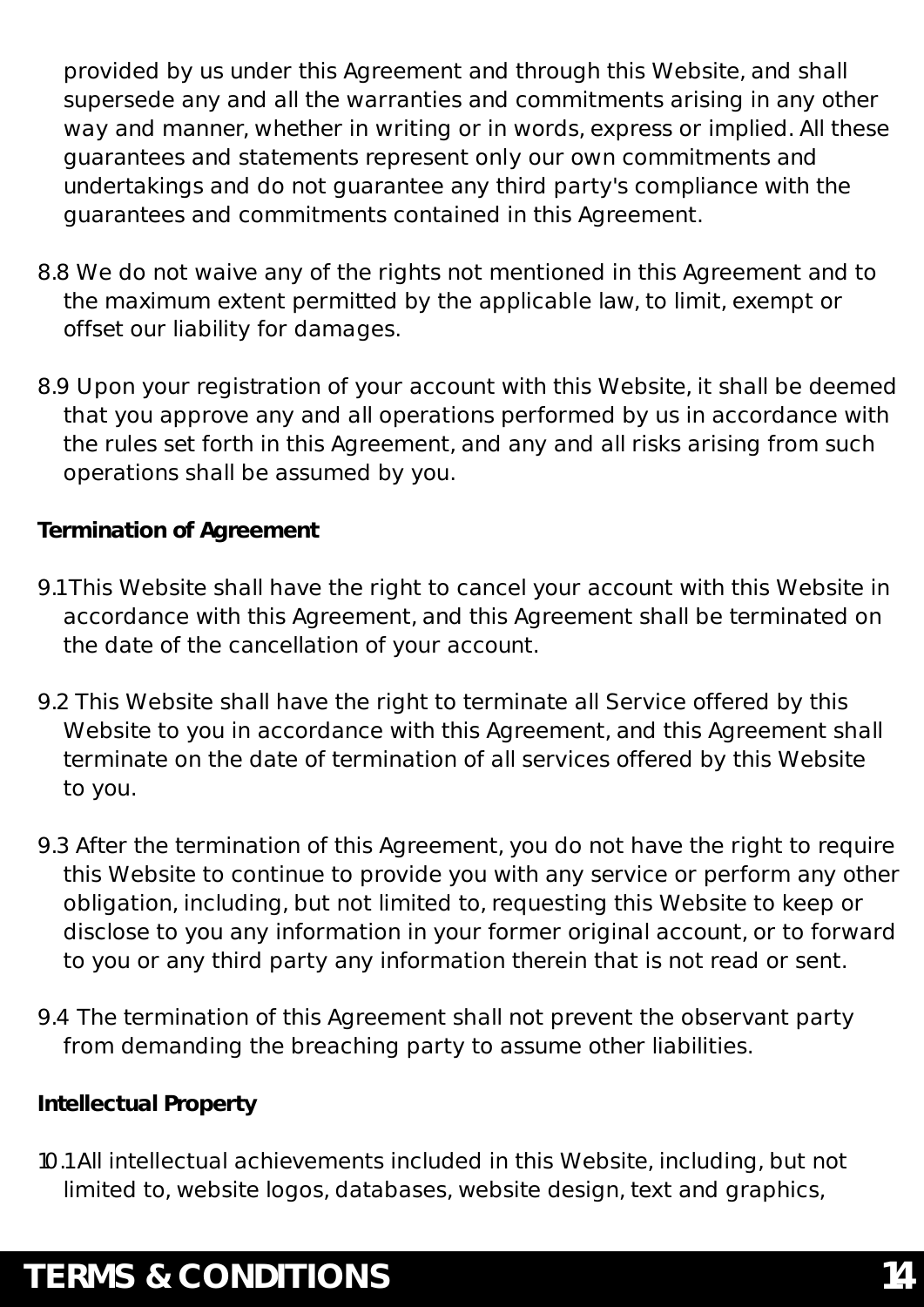software, photos, videos, music, sounds and any combinations of the aforementioned files, and the intellectual property rights of software compilation, associated source code and software (including small applications and scripts) shall be owned by this Website. You may not copy, modify, copy, transmit or use any of the foregoing materials or content for commercial purposes.

- 10.2 All rights contained in the name of this Website (including but not limited to business goodwill and trademarks, logos) shall be owned by the Company.
- 10.3 Upon accepting this Agreement, it shall be deemed that you, on the basis of your own free will, have transferred and assigned exclusively and free of charge to this Website all copyright of any form of information that you publish on this Website, including, but not limited to copyrights, distribution rights, lease rights, exhibition rights, performance rights, projection rights, broadcasting rights, information network dissemination rights, shooting rights, adaptation rights, translation rights, compilation rights and other transferable rights that copyright owners are entitled to, and this Website shall have the right to sue for any infringement on such copyright and obtain full compensation for such infringement. This Agreement shall apply to any content that is published by you on this Website and is protected by copyright law, regardless of whether the content is generated before or after the signing of this Agreement.
- 10.4 You shall not illegally use or dispose of the intellectual property rights of this Website or any other person during your use of the services offered by this Website. For any information that you publish on this Website, you may not publish or authorize other websites (or media) to use such information in any manner whatsoever.
- 10.5 Your log into this Website or use of any of the services offered by this Website shall not be deemed as our transfer of any intellectual property to you.

**Information protection** 11.1. Scope of Application

11.1.1 When you register your account with this Website or use your account with this Website, you shall provide personal registration information in accordance with the requirements of this Website, including but not limited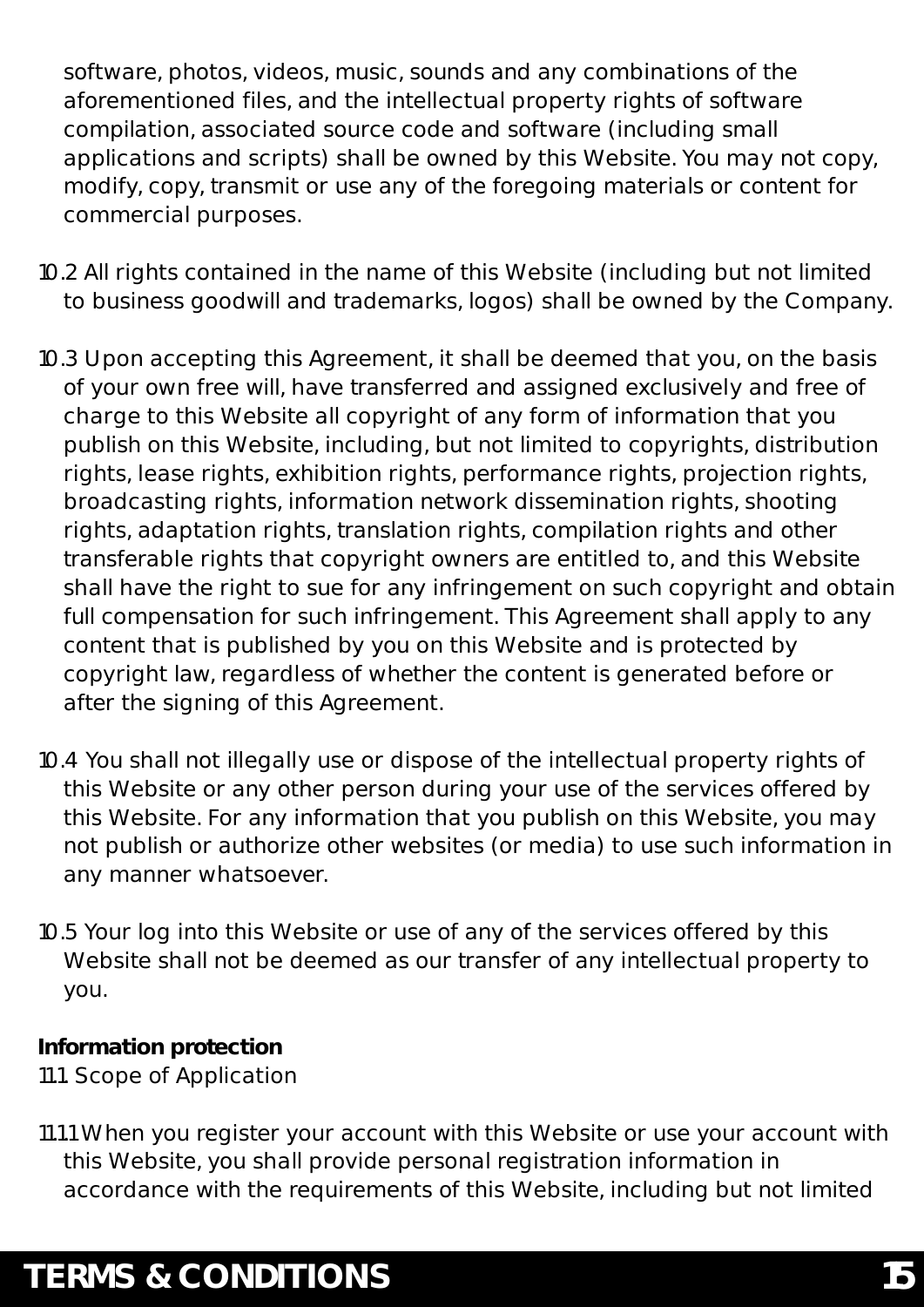to your telephone number, email address, and identity card information.

- 11.1.2 When you use the services offered by this Website, or visit this Website, this Website will automatically receive and record the server information of your web browser, including but not limited to the IP address and records on the web pages that you request to access.
- 11.1.3 The relevant data collected by this Website in connection with your transactions on this Website, including but not limited to transaction records.
- 11.1.4 Other personal information of yours legally obtained by this Website.
- **11.2 Use of Information**
- 11.2.1 Upon your successful registration with this Website and without extra consent from you, it shall be deemed that you agree to permit this Website to collect and use all the information you publish on this Website; as is specified under 11.1 hereof, you acknowledge and agree that this Website can use your information collected by this Website for certain purposes, including but not limited to the following:
- 11.2.1.1 Providing you with the services offered by this Website;
- 11.2.1.2 Reporting to relevant regulatory departments based on the requirements of the competent authorities in relevant sovereign states or regions;
- 11.2.1.3 When you use Services offered by this Website, this Website will use your information for such legal purposes as identity authentication, customer service, security, fraud monitoring, marketing & promotion, archiving, and backup, or joint promotion of this Website with a third party, so as to ensure the security of the products and services that this Website offers to you;
- 11.2.1.4 Information collection and processing for the purpose of helping this Website design new products and services and improving the existing services offered by this Website;
- 11.2.1.5 In order to enable you to understand the specifics of the Services offered by this Website, you agree to permit this Website to send to you marketing event information, commercial electronic information, and advertising that is related to you in replacement of general-purpose ubiquitous advertising;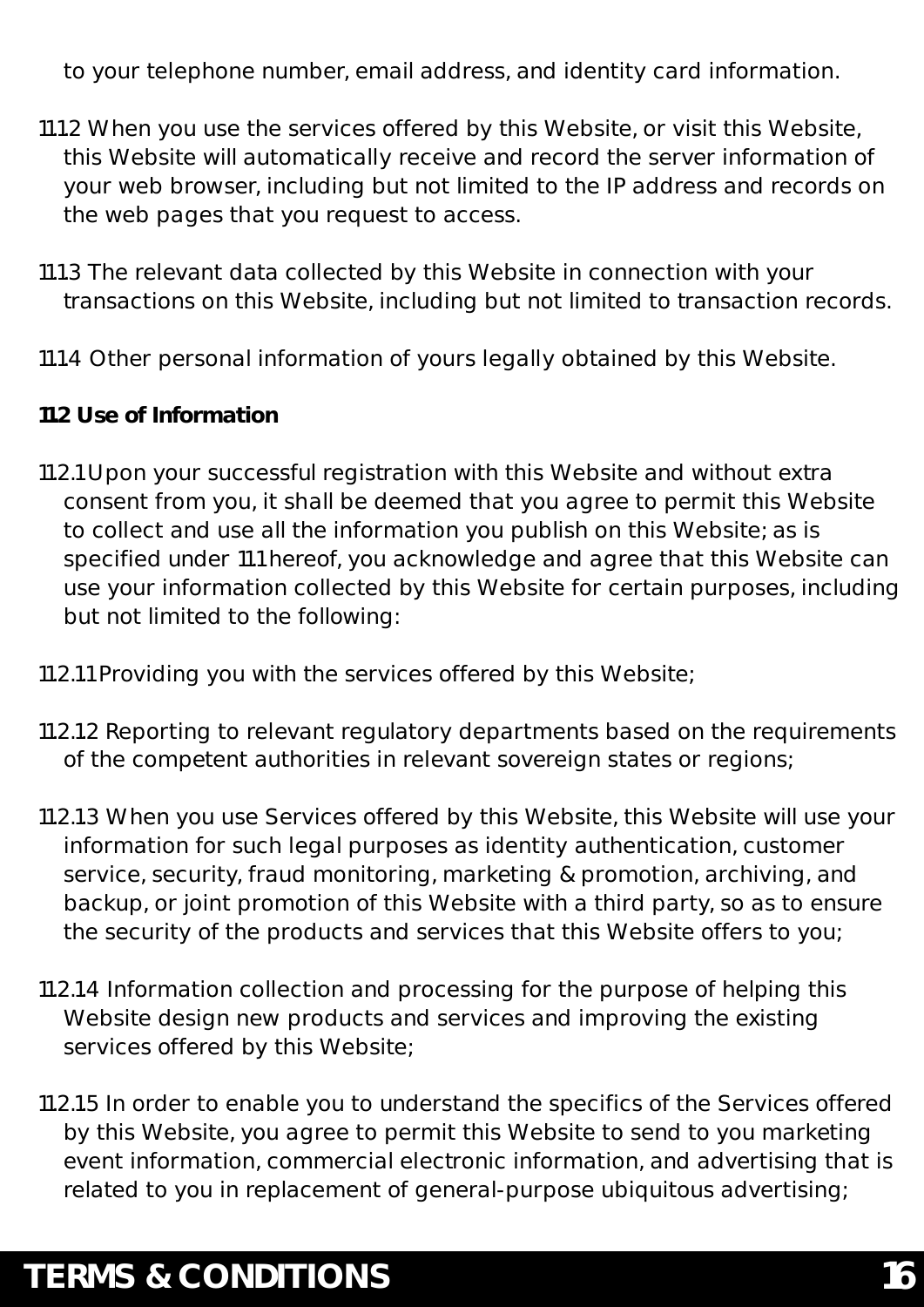- 11.2.1.6 This Website may transfer or disclose your information to any third party that is not a related party of this Website, for the purpose of completing merger, division, acquisition or transfer of assets;
- 11.2.1.7 Software certification or management software upgrade;
- 11.2.1.8 Inviting you to participate in surveys in connection with the services offered by this Website;
- 11.2.1.9 Data analysis relating to cooperation with government agencies, public affairs agencies, associations, etc;
- 11.2.1.10 For all other legal purposes as well as other purposes authorized by you.
- 11.2.2 This Website will not sell or lend your personal information to any other person unless your permission is obtained in advance. This Website also does not allow any third party to collect, edit, sell or gratuitously spread your personal information in any manner whatsoever.
- 11.3 This Website shall keep confidential the customer identity information and transaction information that it obtains, and shall not provide any entity or individual with customer identification information or transaction information, except where any of the applicable laws, regulations, decrees, orders, etc., of relevant sovereign states or regions requires this Website to provide such information.

#### **Calculation**

All the transaction calculations are verified by us, and all the calculation methods have been posted on the Website, but we cannot ensure that your use of this Website will not be disturbed or free from errors.

#### **Export Control**

You understand and acknowledge that in accordance with relevant laws of the Republic of Nigeria, you shall not export, re-export, import or transfer any material (including software) on this Website; therefore, you hereby undertake that you will not voluntarily commit or assist or participate in any of the above export or related transfer or other violations of applicable laws and regulations; if you uncover any of the aforementioned events, you will report to us and assist us in handling them.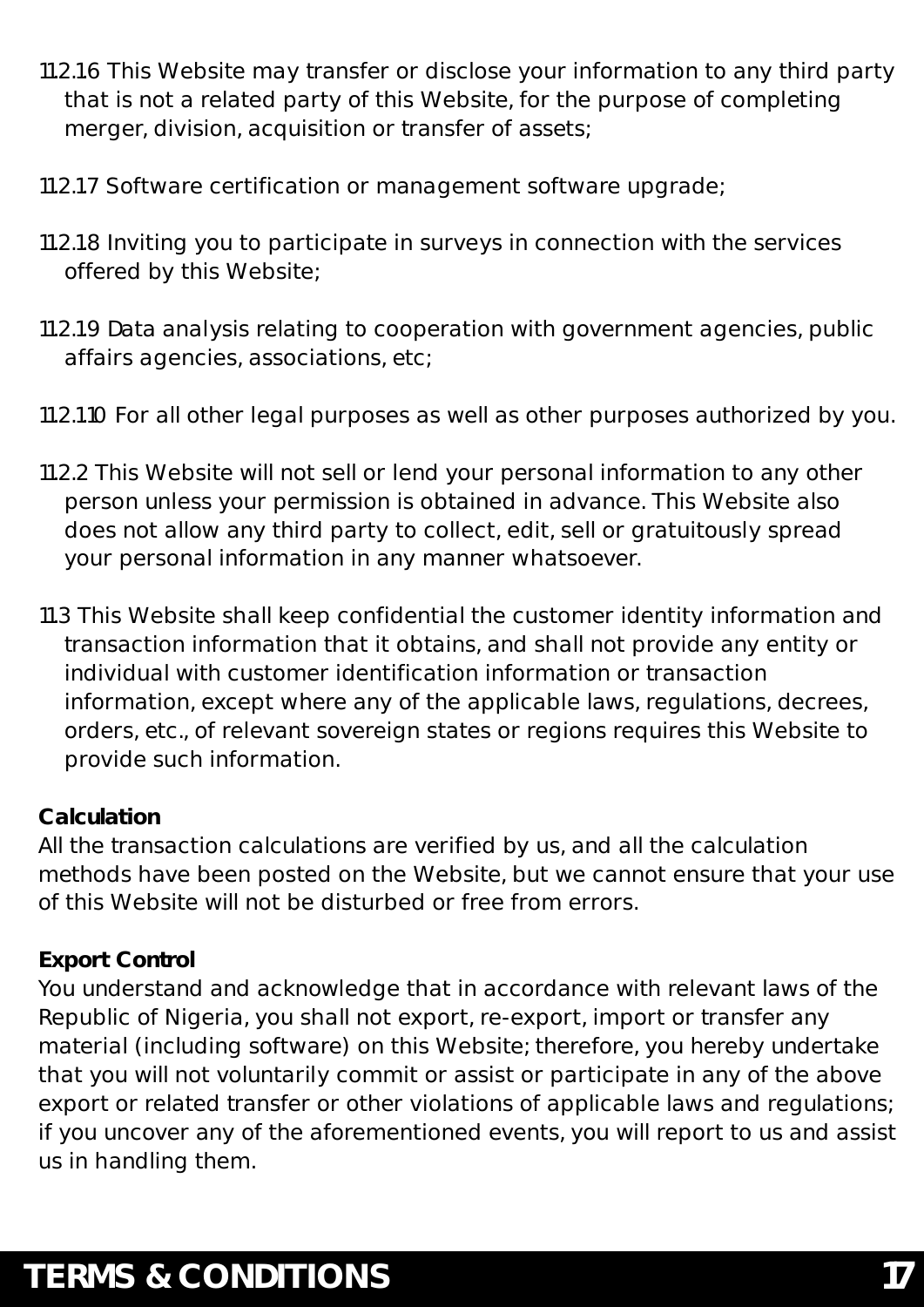#### **Transfer**

The rights and obligations agreed in this Agreement shall be equally binding on the assignees, the heirs, executors and administrators of the parties hereto who benefit from the rights and obligations. Without our consent, you may not transfer to any third party any of your rights or obligations hereunder, provided, however, we may, at any time, assign our rights and obligations under this Agreement to any third party with thirty (30) days' notice to you.

#### **Severability**

If any provision of this Agreement is found unenforceable, invalid or illegal by any court of competent jurisdiction, validity of the remaining provisions of this Agreement shall not be affected.

#### **No Agency**

Nothing in this Agreement shall be deemed to have created, implied or otherwise treated us as your agent, trustee or other representative, unless it is provided otherwise in this Agreement.

#### **Waiver**

Our or your waiver of the right to hold the other party liable for breaches of agreement or any other liability as is agreed upon in this Agreement shall not be construed or deemed as a waiver of the right to hold the other party for other breaches of contract; a failure to exercise any right or remedy shall not be construed in any way as a waiver of such right or remedy.

#### **Headings**

All headings herein are exclusively for the convenience of wording and are not intended to to expand or limit the content or scope of the terms and conditions of this Agreement.

#### **Applicable Law**

This Agreement in its entirety is a contract concluded under the laws of the Federal Republic of Nigeria, and relevant laws of the federal Republic of Nigeria shall apply to its establishment, interpretation, content and enforcement; Any claims or actions arising out of or relating to the Services agreed in this Agreement shall be governed and interpreted and enforced in accordance with the laws of the Federal Republic of Nigeria. For the avoidance of doubt, this Clause shall be expressly applicable to any tort claim against us. The competent court or forum for any claim or action against us or in relation to us shall be in the Federal Republic of Nigeria. You have unconditional access to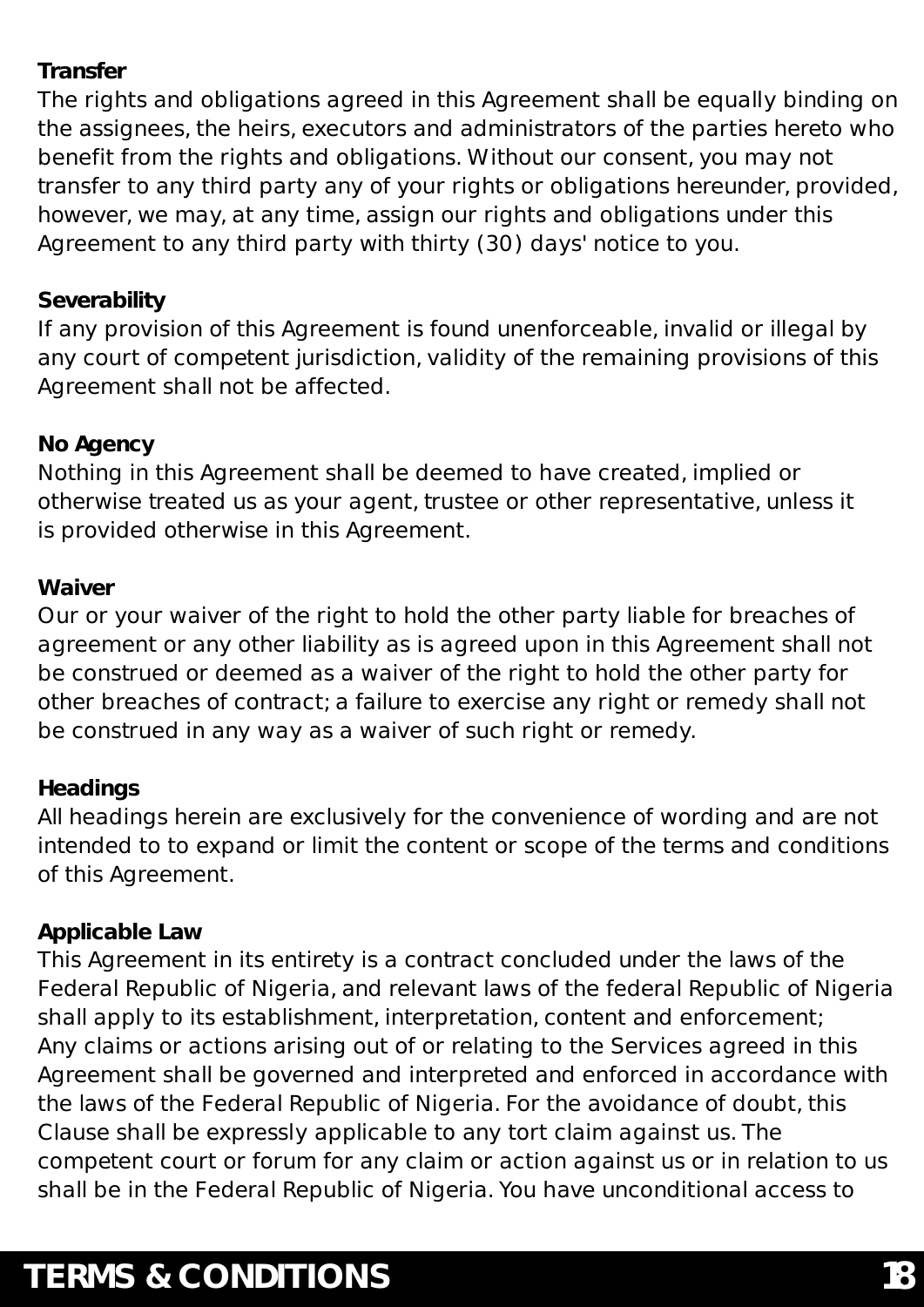exclusive jurisdiction in court proceedings and appeals in the courts of the Federal Republic of Nigeria. You also unconditionally agree that the venue or competent court for any dispute or problem relating to this Agreement or any claim and proceeding arising from this Agreement shall be exclusively in the Federal Republic of Nigeria. If any other business of this Website is subject to any special agreement on jurisdiction, such agreement shall prevail. The Doctrine of Forum Non Convenient does not apply to the court of choice under these Terms of Service.

**Entry into Force and Interpretation of the Agreement**

- 20.1 This Agreement shall enter into force when you click through the registration page of this Website, complete the registration procedures, obtain your account number and password of this Website, and shall be binding on you and this Website.
- 20.2 The ultimate power of interpretation of this Agreement shall be vested in this Website. Know-your-customers and Anti-Money Laundering Policies.

#### **Preamble**

- 1.1 We ensure that we comply with know-your-customer and anti-money laundering laws and regulations, and will not knowingly violate know-your customers and anti-money-laundering policies. To the extent of our reasonable control, we will adopt necessary measures and technology to provide you with Services that are safe and secure, so as to protect you against the loss caused by money laundering to the greatest extent possible.
- 1.2 Our know-your-customer and anti-money-laundering policies are a comprehensive system of international policies, including the know-your customer and anti-money-laundering policies of the jurisdictions to which you are subject to. Our robust compliance framework ensures that we meet regulatory requirements and regulatory standards on both the local and global levels, and ensure the operational sustainability of our website.

**Content of Our Know-Your-Customer and Anti-Money-Laundering Policies**

2.1 We promulgate and update know-your-customers and anti-money laundering policies to meet the standards set by relevant laws and regulations;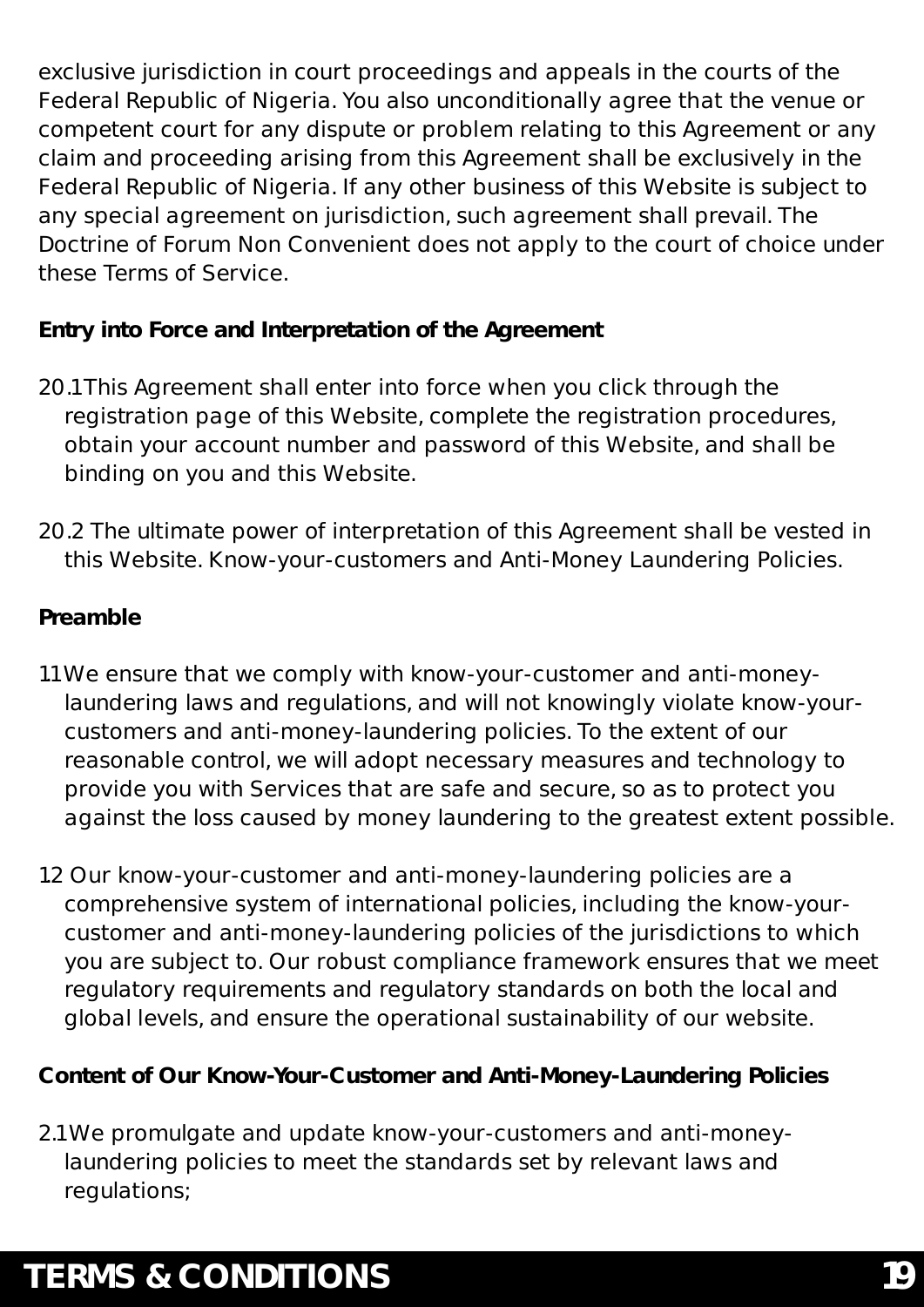- 2.2 We promulgate and update some of the guidelines and rules in connection with the operation of this Website, and our staff will provide you whole process service in accordance with the guidelines and rules;
- 2.3 We design and complete the procedures for internal monitoring and transaction control, such as rigorous identity authentication procedures, and form a professional team responsible for anti-money laundering;
- 2.4 We adopt risk-prevention-based approach to carry out due diligence and continuous supervision in connection with customers;
- 2.5 Review and regularly inspect existing transactions;
- 2.6 To report suspicious transactions to the competent authorities;
- 2.7 Proof documents of identity documents, address certificates and transaction records will be maintained for at least six(6) years; if they are submitted to the regulatory authorities, let it be understood that a separate notice will not be provided to you;
- 2.8 Credit cards are prohibited throughout the course of the transaction;

**Identity Information and the Verification and Confirmation Thereof** 3.1 Identity Information

3.1.1 In accordance with the laws and regulations of relevant jurisdictions and in light of the nature of entities concerned, the content of your information as is collected by us may vary, and in principle, we will collect the following information of yours if you register as an individual: Basic personal information: your name, address (and permanent address, if the two are different), date of birth and nationality, and other information available. Identity authentication shall be based on documents issued by the official or other similar authorities, such as passports, identity cards or other identity documents as are required and issued by relevant jurisdictions. The address you provide will be validated in an appropriate manner, such as checking the fare ticket of means of transportation you use, your interest rate bills, or voter register. Valid photo: before you register, you must provide a photograph showing you holding your identity document in front of your chest; Contact information: telephone/mobile phone number and valid email address.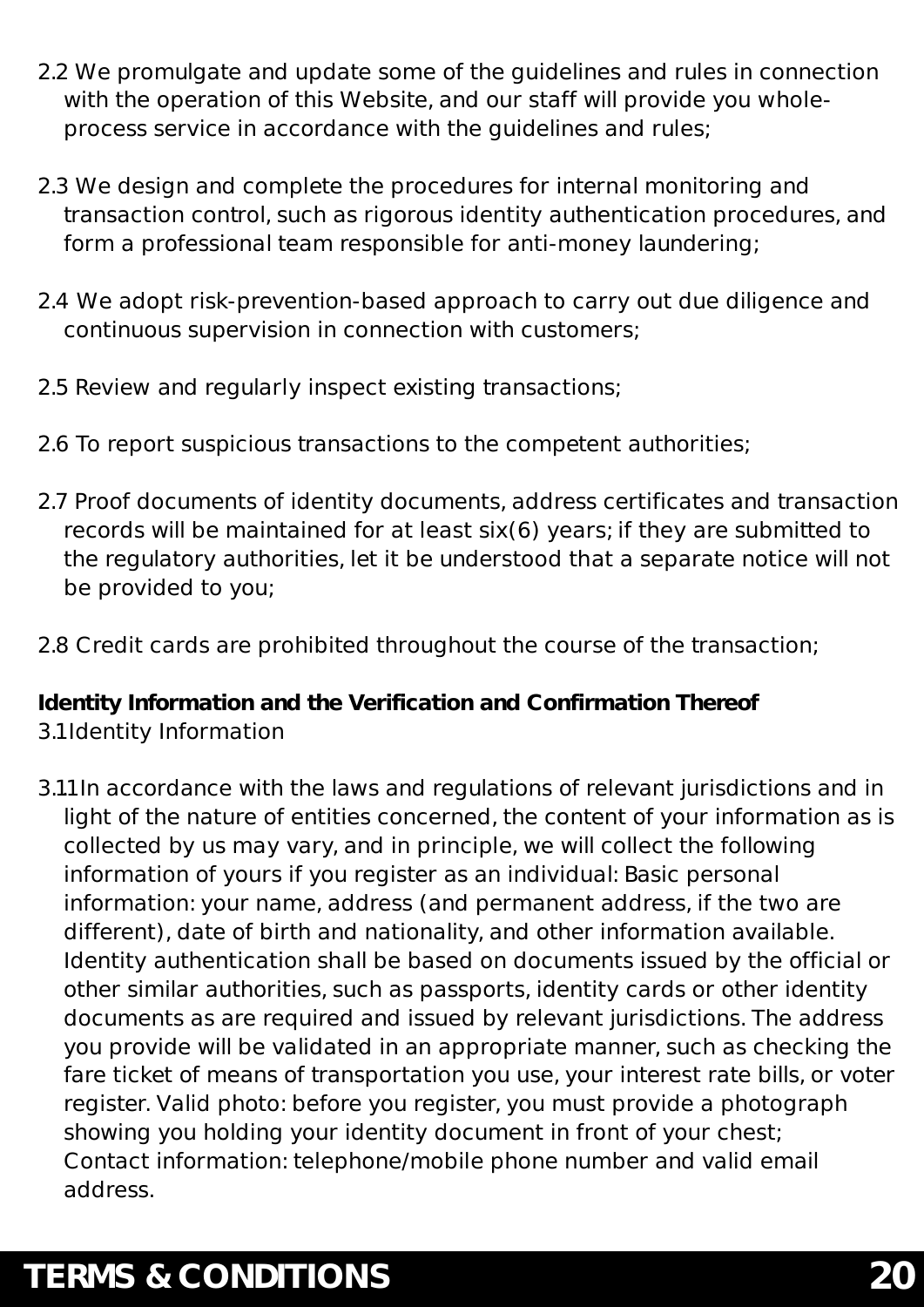- 3.1.2 If you are a company or any other type of legal entity, we will collect the following information of yours to determine the final beneficiary of your account or your trust account. Your corporation enrolment and registration certificates of the company; a copy of the articles of association and memorandum of the company; the detailed certification materials of the ownership structure and ownership description of the company, and the decision of the board of directors on designating the authorized agent of the company responsible for the opening and execution of the account of the company with the website; the identity documents of the directors, major shareholders of the company as well as the authorized signatory for the company's account with the website, as are required to be provided in accordance with relevant rules; the company's main business address, and the company's mailing address if it is different from the main business address of the company. If the local address of the company is different from its main business address, the company shall be deemed to be a high-risk customer, and consequently the company will be required to provide additional documentation. Other certification documents, documents issued by competent authorities and other documents we may deem necessary in light of the laws and regulations of relevant jurisdictions and in light of the specific nature of your entity.
- 3.1.3 We only accept English versions of your identity information; if your identity information is not in English languages, you shall have your identity information translated into English and duly notarized.
- **3.2 Confirmation and Verification**
- 3.2.1 You are required to provide both the front and back sides of your identity documents.
- 3.2.2 You are required to provide us with a photograph showing you holding your identity documents in front of your chest.
- 3.2.3 Copies of certification documents shall be checked against the originals thereof. Nonetheless, if a trusted and suitable certifier person can prove that such copies are accurate and comprehensive duplicates of the originals thereof, such copies shall be deemed as acceptable. Such certifiers include ambassadors, members of the judiciary, magistrates, etc.